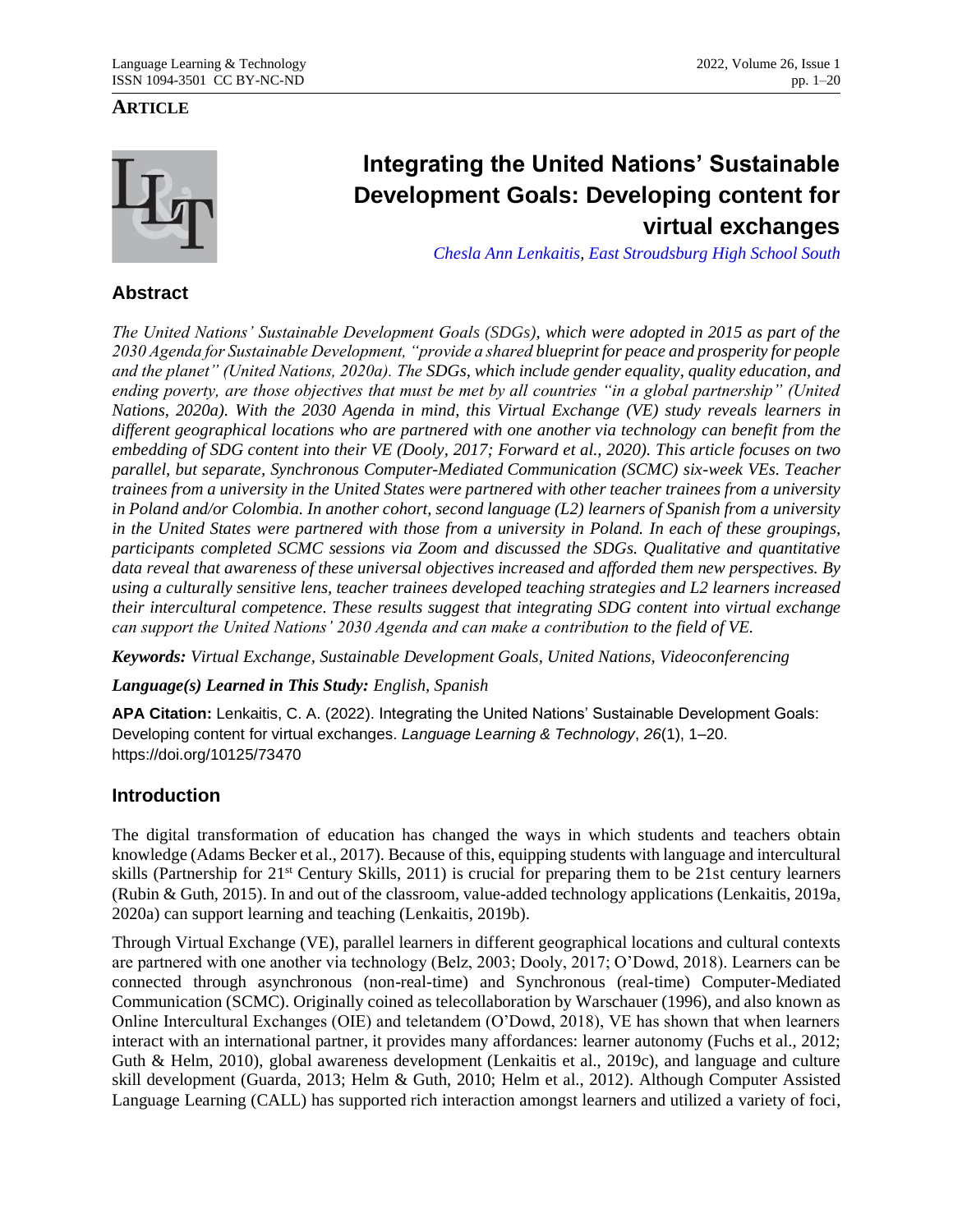from daily life (El-Hariri, 2016), such as food, to macro topics (Lenkaitis & Loranc-Paszylk, 2019b) such as natural disasters, the purpose of this article is to show that VE should include the topics from the United Nations' Sustainable Development Goals (SDGs).

This article centers on two parallel, but separated, SDG-focused SCMC-based VEs that partnered second language (L2) and teacher trainee participants for six weeks. A systematic alignment of VE with the SDGs could prepare students to address world challenges in the future. In addition, it also fills a gap in existing VE research, since the integration of SDGs in VE is limited (Bruun, 2018; Fors & Lennerfors, 2020; Forward et al., 2020; Garcia-Esteban, 2020) at the time of writing this piece (2020). By examining the ways that SDGs can ignite conversations for participants in VE, this study argues that having an SDG-focused VE can offer opportunities to develop a critically sensitive lens to examine issues such as climate change, gender equality, and poverty. In the next section, the literature relating to the SDGs and VE will be discussed.

## **Literature Review**

### **United Nations' Sustainable Development Goals**

The United Nations' Sustainable Development Goals (SDGs) were adopted by its Member States in 2015 as part of the 2030 Agenda for Sustainable Development. This agenda provides "a blueprint for shared prosperity in a sustainable world – a world where all people can live productive, vibrant, and peaceful lives on a healthy planet" (United Nations, 2019, p. 2). The SDGs are the objectives that should be met by every country so that the world can be transformed and the conditions for all humankind can be improved. "More important than ever, the goals provide a critical framework for COVID-19 recovery" (United Nations, 2020b, para. 1). There are 17 SDGs in total, which include but are not limited to ending poverty, gender equality, and quality education. See [Figure 1](#page-1-0) for all SDGs.

### <span id="page-1-0"></span>**[Figure 1](#page-1-1)**

*United Nations' Sustainable Development Goals (SDGs)* [1](#page-12-0)

<span id="page-1-2"></span><span id="page-1-1"></span>

As previously mentioned, at the time of writing this piece (2020), there was a limited number of published studies on VEs with an SDG focus (Bruun, 2018; Fors & Lennerfors, 2020; Garcia-Esteban, 2020). Bruun's (2018) 7-week VE centered around SDG #14, where students in Tanzania and Sweden discussed and proposed solutions for how to reduce the amount of plastic pollution. In Fors and Lennerfors (2020), the authors' discuss the need to focus on global issues in VE. According to Garcia-Esteban (2020), working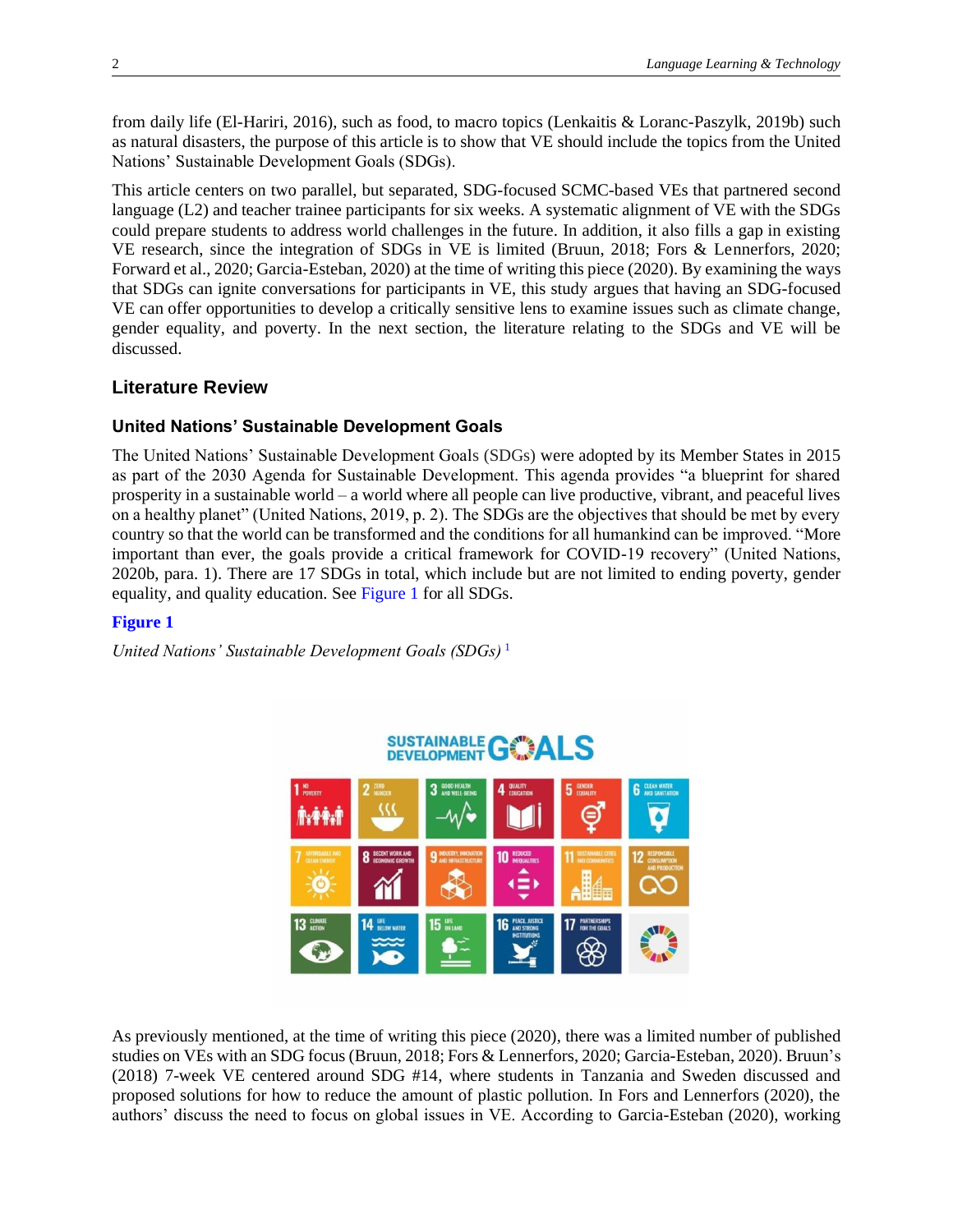with SDGs in telecollaboration increased teacher trainee participants' civic competence, since working with the SDGs allowed participants to achieve "a better understanding of world views, norms and values" (p. 59). There is also a foundation for VE projects using SDG goals, such as the one discussed at the 2020 International Virtual Exchange Conference (IVEC). In this IVEC presentation, participants were partnered with non-governmental organizations and focused on SDGs and worked together to take SDG-related action (Forward et al., 2020).

### **Virtual Exchange (VE)**

According to Dooly and O'Dowd (2018), telecollaboration, now commonly referred to as VE, has been part of education "for at least a century, if not more (depending on how you categorize it)" (p. 11). For instance, partnering students with an international pen pal has existed since the 1920s and collaboration between classes in geographically different locations took place "as far back as the late 1800s and early 1900s" (Dooly & O'Dowd, 2018, p. 12). However, these exchanges evolved with the ability to utilize computers in the 1990s. It was in this decade, when pioneers such as Kern (1996), Brammerts (1996), Johnson (1996), and Warschauer (1996), began utilzing telecollaboration. Although the term telecollaboration has evolved since the 1990s to VE, VE can also be referred in other ways, including Collaborative Online International Learning (COIL) (Rubin, 2016), Online Intercultural Exchange (OIE) (O'Dowd, 2007), and teletandem (O'Dowd, 2018).

### **Synchronous Computer-Mediated Communication (SCMC) Virtual Exchange (VE)**

VE can occur in a variety of contexts. SCMC VEs have been realized through videoconferencing tools such as Skype (Terhune, 2016) and Zoom (Lenkaitis, 2020b). Regardless of the tools used, VE has proven to deepen participants' understanding of language and culture (Belz, 2003; Helm & Guth, 2010). In many cases, light topics such as school and food were initially the foci of VE. However, recently the direction of VE has been evolving to focus on richer topics such as SDGs (Bruun, 2018; Forward et al., 2020; Fors & Lennerfors, 2020; Garcia-Esteban, 2020) and "cultural, societal, and academic topics" (Lenkaitis, 2020e, p. 76). By integrating cross-cultural interaction through VE, learners were able to explore cultural, societal, and academic topics for the  $21<sup>st</sup>$  century (Partnership for 21st Century Skills, 2011).

SCMC, which utilizes videoconferencing (Develotte et al., 2008; Guichon, 2017), has allowed for exchanges to take place that closely resemble face-to-face (F2F) communication where learners have become "agents" (Lantolf & Pavlenko, 2000, p. 162) of their learning as a "virtual co-presence" (de Fornel, 1996, p. 50) is created. Technology has afforded collaborative opportunities for a variety of subject areas, including L2 (Lenkaitis, 2020d) and teacher preparation (Lenkaitis, 2020b) in SCMC VEs. Not only has utilizing technology been beneficial to L2 learner proficiency (Lenkaitis, 2020d), but it has also allowed teacher trainees to bridge theory into practice (Turunen & Tuovila, 2012; Yuan, 2018) when they reflect on their VE (Lenkaitis, 2020c).

A common thread in research on VE for teacher preparation has shown that teacher trainees have developed the ability to link theory and practice, and in turn, develop strategies for their classrooms. Therefore, teacher cognition, "what teachers know, believe, and think" (Borg, 2003, p. 81), goes hand-in-hand with teacher reflection and can be used synonymously. Although cognition is linked to reflection, in this article, just as in Lenkaitis (2020c), reflection will be defined as "a self-critical, exploratory process through which teachers 'consider the effect of their pedagogical decisions on their situated practice with the aim of improving those practices'" (Tripp & Rich, 2012, as cited in Walshe & Driver, 2019, p. 678). Reflection is beneficial to self- and professional development (Maaranen & Stenberg, 2017). Because the "practicum"*,* or student teaching, is considered the most crucial part of teacher preparation programs (Clarke et al., 2014), it is important to consider opportunities (Nelson et al., 2016) where teacher trainees can bridge theory into practice through VE.

Integrating technology-mediated activities into the L2 learning and teaching processes, SCMC has facilitated a collaborative and autonomous learning environment (Lewis et al., 2017; Reinders & White, 2016), which has connected students and allowed them to practice their L2 skills. Through VE, teacher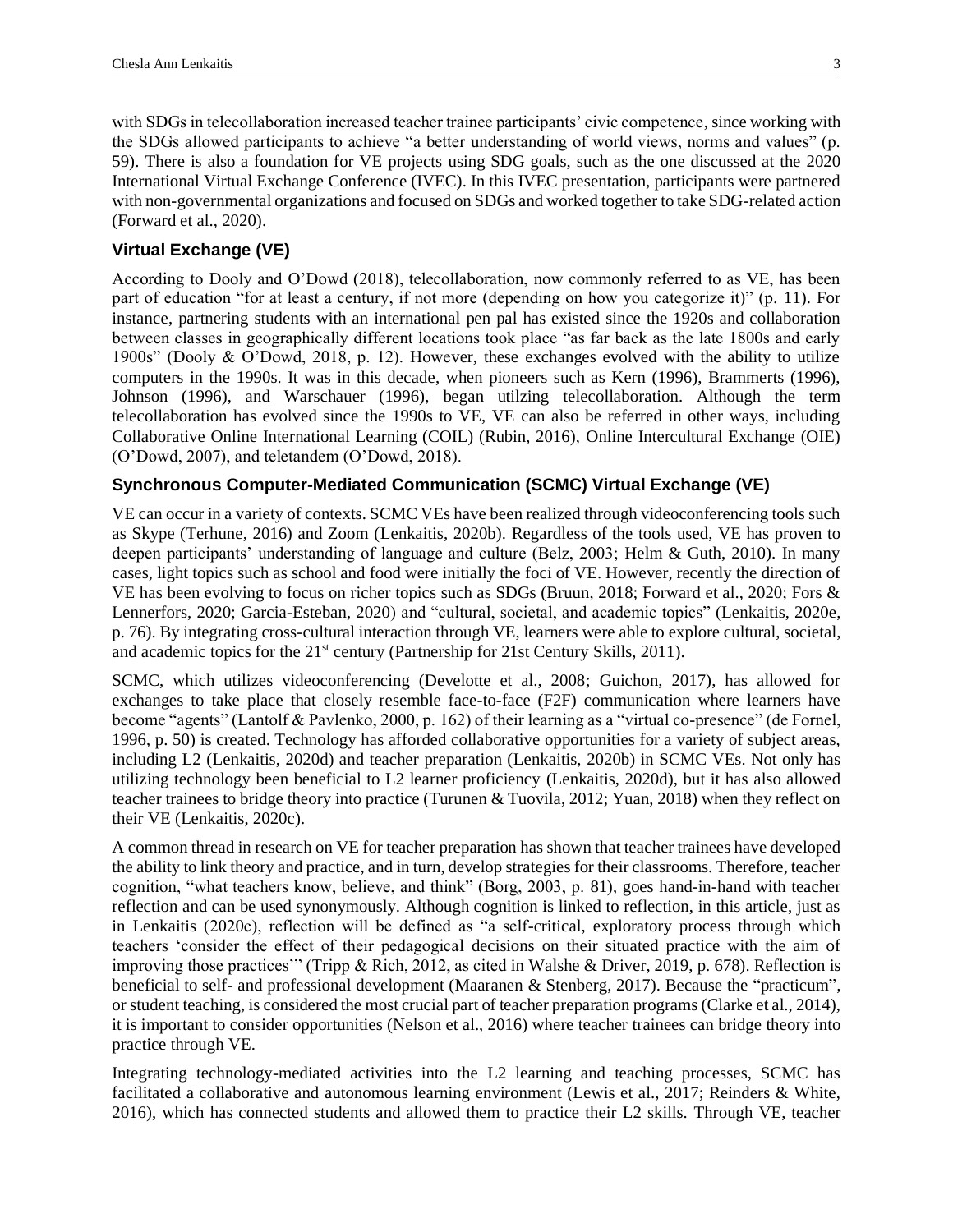trainees have worked together to co-produce teaching materials (Dooly & Sadler, 2013) and reflect on learning and teaching in relation to technology (Zhang et al., 2016). Language teacher trainees have also worked with learners of their content area via VE (Lenkaitis, 2020c). In Lenkaitis (2020c), by watching recorded SCMC VE sessions, teacher trainees were able to reflect on the errors of their learners and on their (the trainees') teaching techniques in order to develop their teaching approaches.

Regardless of the subject area, integrating structured and open-ended activities (Lee, 2016) into SCMC VE supports VE participants while they navigate the unknown virtual environment (Hauck, 2018; Thorne et al., 2015). The next section will discuss VE task design.

### **Virtual Exchange (VE) Task Design**

Traditionally used as a VE framework, Task-Based Language Teaching (TBLT) (González-Lloret & Ortega, 2014) holds the task as the central unit (Dooly, 2017). There is a total of twelve different task types in VEs (O'Dowd and Ware, 2009), which can be categorized into one of three groups: (a) information exchange tasks, (b) comparison and analysis tasks, or (c) collaborative tasks. As the name denotes, information exchange tasks require the exchange of information, while partners compare and analyze cultural artifacts in comparison and analysis tasks. Collaborative tasks require partners to work together to complete a final project and prepare for this collaboration by working through information exchange and comparison and analysis tasks first.

In addition to the three task categories, each task can be sequenced into three stages (Belz, 2002; Müller-Hartmann, 2007; O'Dowd & Ware, 2009): introductory, comparative, and negotiated. Each of which can be broken down into "a 3-step cycle: pre-task, task, post-task" (Helm & Guth, 2010, p. 22). Learners get to know their partners by means of a cultural artifact in the introductory stage. In the comparative stage, learners make comparisons between their culture and/or language and those of their partners, while in the negotiated stage, learners create an individual or group reflective project based on what was negotiated.

For instance, the VE task design in Lenkaitis (2020e) provided "'a cultural and language learning experience'" (p.75) as L2 learners deepened their insight into cultures other than their own and observed "'different perspectives about current themes'" (Lenkaitis, 2020e, p. 76). Participants developed their intercultural competence, that is, they were able to improve how to appropriately interact with another person from another country (Bennett & Bennett, 2004; Byram, 1997). There are a variety of intercultural competence frameworks (Schulz, 2007; Stemler et al., 2014). The most influential is that of Byram (1997). In his seminal work, he noted the following five components: (a) Knowledge, (b) Skills to interpret and relate, (c) Education, (d) Skills to discover and interact, and (e) Attitudes, which provided the basis of the most agreed upon definition of intercultural competence (Deardorff, 2006). This definition states that intercultural competence is "knowledge of others; knowledge of self, skills to interpret and relate; skills to discover and/or to interact; valuing other's values, beliefs, and behaviors; and relativizing one's self. Linguistic competence plays a key role" (Byram, 1997, p[.](#page-12-1) 34).<sup>2</sup>

## <span id="page-3-0"></span>**Research Questions**

Due to the lack of research on utilizing SDGs in VE, this study explores ways in which L2 learner and teacher trainee participants are able to develop a critically sensitive lens, utilizing the SDGS to reflect on global issues, when participating in a VE that integrated the United Nations' SDGs. Therefore, this study will answer the following research questions (RQs):

RQ1 - How does participating in a SDG-focused SCMC-based VE affect participants' awareness of the SDGs?

RQ2 - How does participating in a SDG-focused SCMC-based VE provide participants the opportunity to create a critically sensitive lens in order to look at global issues?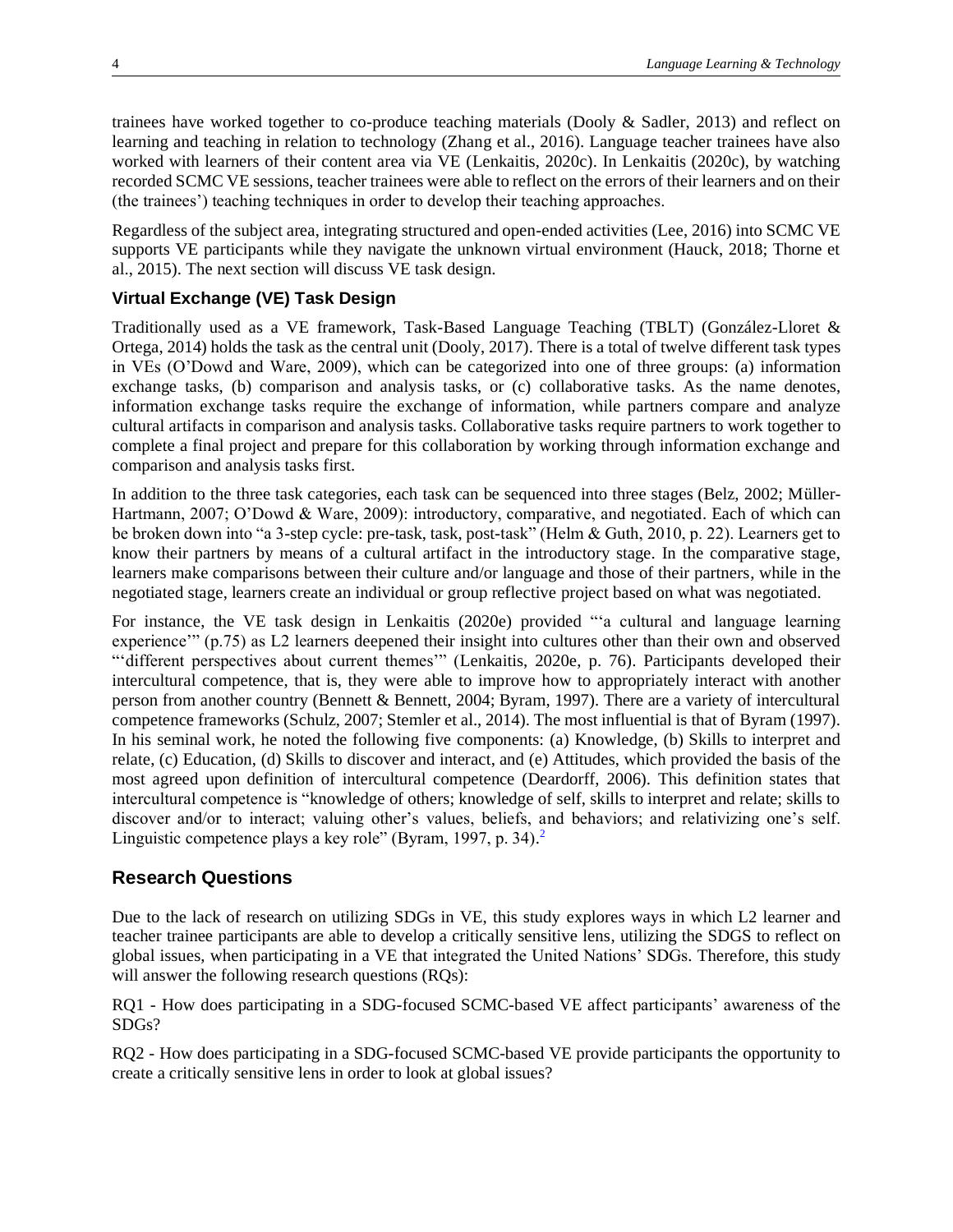### **Methods**

#### **Participants**

The focus of this study are two parallel but separate VEs. Each VE was a required part of the coursework. The 55 participants of this study, who made up 24 groups, consented to have their data shared and be involved in this study. The teacher from the university in the United States for both the L2 and teacher trainee VEs was the author of this article.

One VE partnered teacher trainees from a university in the United States with at least an intermediate level of English proficiency with those from a university in Poland and/or Colombia. In this teacher trainee VE, there was a total of 18 students, all of whom were preparing to be L2 teachers. The average age of these teacher trainee participants was 23.39 years (*SD* = 6.49).

<span id="page-4-1"></span>The other VE partnered intermediate L2 learners of Spanish from a university in the United States with those from a university in Poland and/or Colombia.<sup>[3](#page-12-2)</sup> In this L2 VE, there were 37 students, all of whom were majoring in various disciplines. The average age of these L2 participants was 21.62 years (*SD* = 5.14).

#### **Procedures**

The language used for the VEs was based on the language of instruction. Since the teacher trainee courses were carried out in English, all VE activities for teacher trainees were completed in English. For the L2 learners, the course was taught in Spanish, so all VE activities were completed in Spanish.

Participants video conferenced via [Zoom](https://zoom.us/) with their partner(s) for at least 15 minutes weekly for six weeks. During Weeks 1–6, participants were given instructions of what to accomplish with their partner(s) during the SCMC sessions, which was grounded in TBLT (González-Lloret & Ortega, 2014) and included tasks from each category type (O'Dowd & Ware, 2009). [Table 1](#page-5-0) outlines VE weekly procedures as related to O'Dowd and Ware (2009).

In addition to reviewing Zoom sessions to ensure that participants followed the instructions of the VE, participants completed surveys both before and after the VE. These surveys included the following Likertscale questions:

1) Using the scale below, how relevant are the SDGs to your culture?

<span id="page-4-0"></span> $1 - 0\%$ ;  $2 - 25\%$ ;  $3 - 50\%$ ;  $4 - 75\%$ ,  $5 - 100\%$ 

- 2) Using the scale below, how relevant are the SDGs to your learning?
	- 1 0%; 2 25%; 3 50%; 4 75%, 5 100%
- 3) Using the scale below, in your opinion, what is your knowledge about the SDGs?
	- 1 0%; 2 25%; 3 50%; 4 75%, 5 100%

Finally, the post-survey also included the following open-ended question: Please explain the general relevance and importance of the SDGs to you.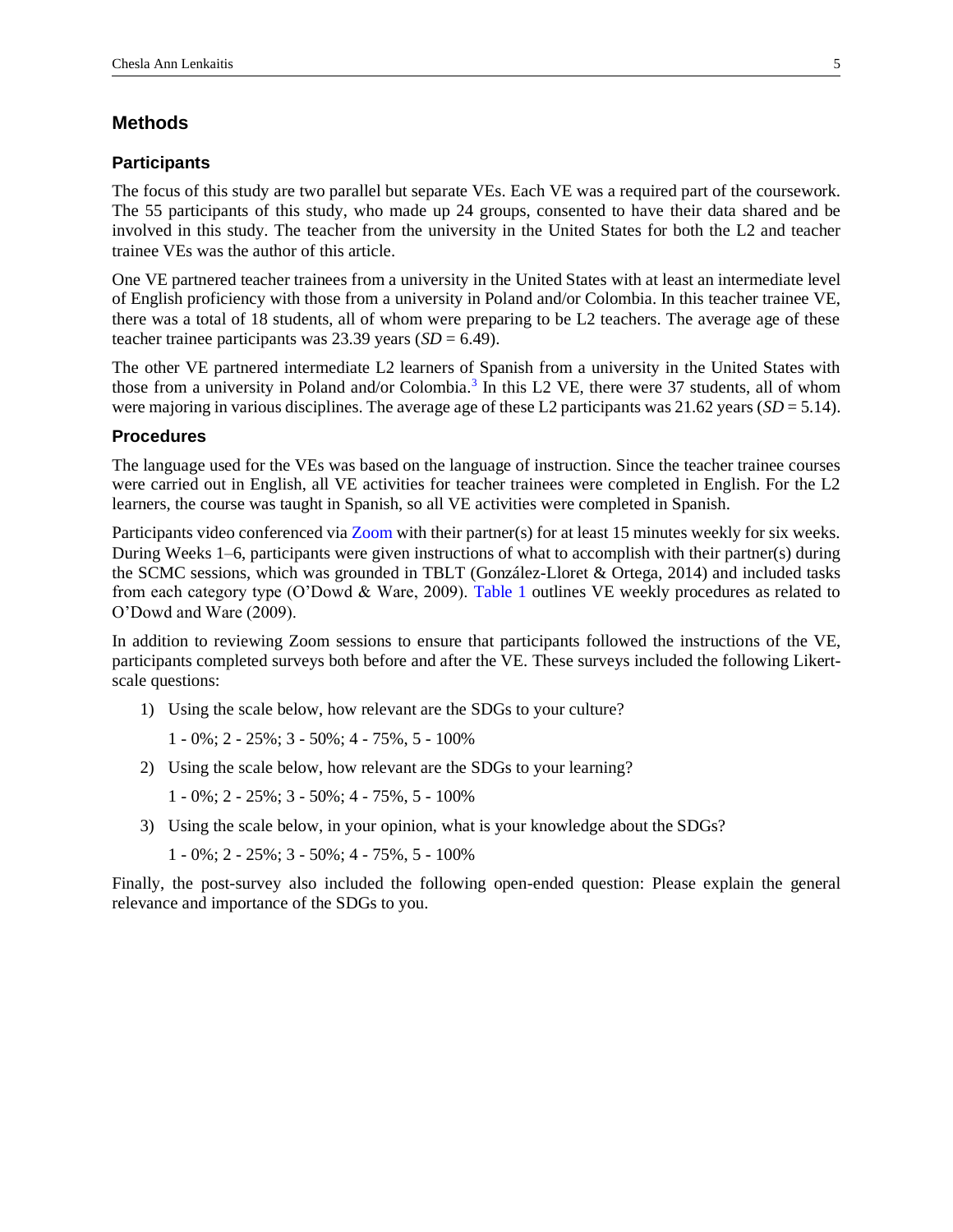<span id="page-5-0"></span>

|  | VE Weekly Tasks as per O'Dowd & Ware (2009) |
|--|---------------------------------------------|
|--|---------------------------------------------|

| $\textbf{Week}(s)$ | Procedure                                                                                                                                                                                                                                                                                                                                                                                                                                      | <b>Task Type</b>             |
|--------------------|------------------------------------------------------------------------------------------------------------------------------------------------------------------------------------------------------------------------------------------------------------------------------------------------------------------------------------------------------------------------------------------------------------------------------------------------|------------------------------|
| 1                  | After completing introductions,<br>participants needed to exchange<br>information on the SDGs to<br>agree upon their top four SDGs<br>out of the seventeen with their<br>partner(s) during their Zoom<br>session.                                                                                                                                                                                                                              | Information task             |
| $2 - 5$            | Each of the agreed upon top<br>four SDGs were the weekly<br>topics for these four weeks.<br>During each of their Zoom<br>sessions, participants needed to<br>discuss the week's SDG, make<br>comparisons between how each<br>participant viewed the<br>importance of the SDG, and<br>analyze how they could be<br>realized.                                                                                                                    | Comparison and analysis task |
| 6                  | Participants needed to<br>collaborate on a final activity in<br>their group during their Zoom<br>session on Google Slides. In this<br>activity, the group needed to<br>discuss the chosen top four<br>SDGs. More specifically, the<br>group needed to create a list of<br>short- and long-term actionable<br>items that they could do to reach<br>the SDGs. Finally, they were to<br>reflect on their SDG-focused<br>SCMC-based VE experience. | Collaborative task           |

## **Data Analysis**

### **Quantitative Data**

Statistical analyses were completed using IBM SPSS Statistics 27.0 for quantitative data. Descriptive statistics were run on Likert-scale questions as well as paired sample t-tests on pre- and post-survey Likert scale questions to compare means.

#### **Qualitative Data**

Word frequencies were completed to determine the most frequent words used in qualitative data (openended participant responses). From these frequencies, coding categories emerged. All qualitative data was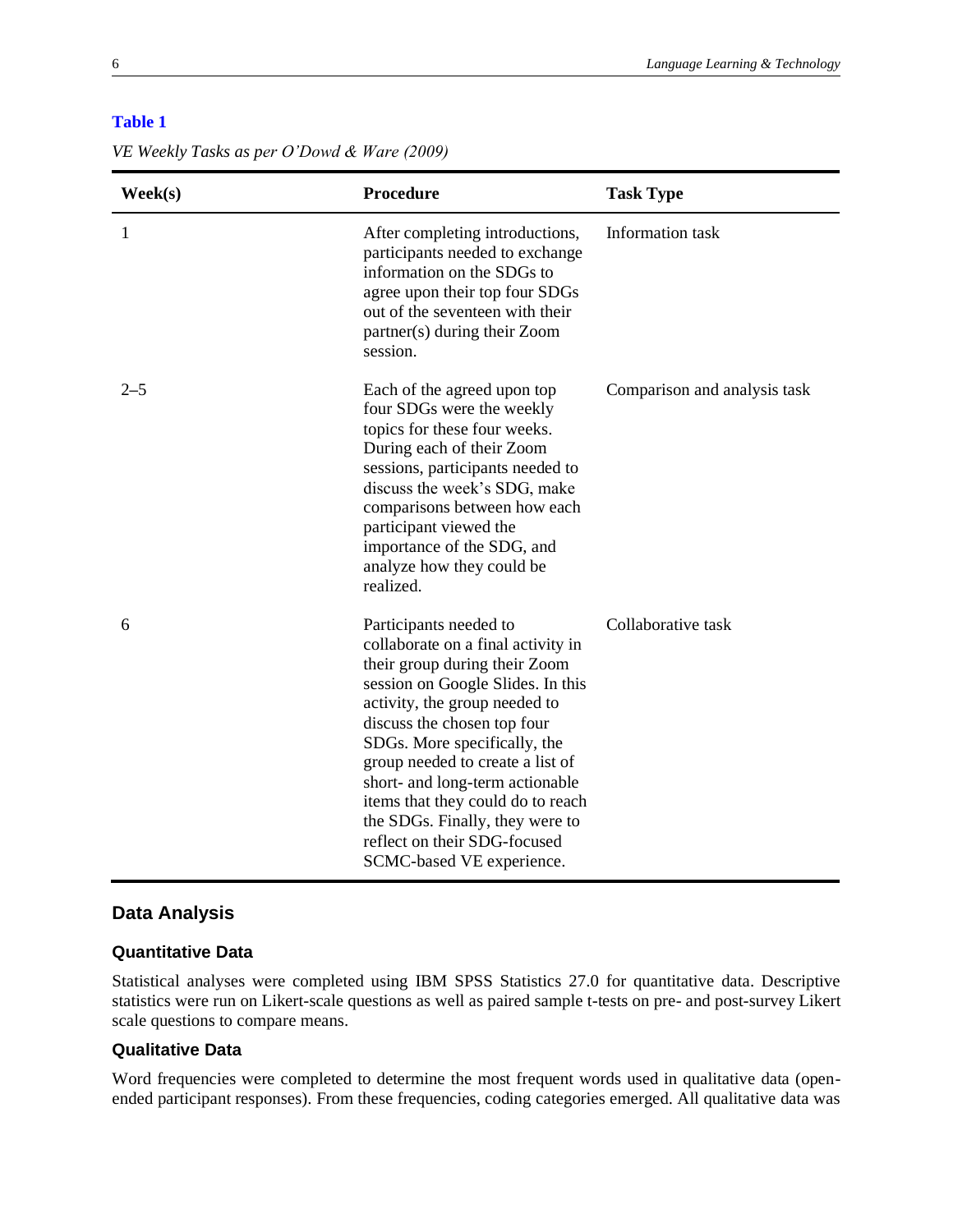<span id="page-6-4"></span>then independently analyzed by the same two coders using NVivo 12. Input was coded into instances of phrase(s) or sentence(s) (Bohinski<sup>4</sup> & Leventhal, 2015) as "development is not quantified by a specific word count" (Lenkaitis et al., 2019a, p. 9). This means that one open-ended response could have been coded using more than one theme as each was mutually exclusive. After data was coded independently, the two coders worked together to reach a 100% agreement and choose the most representative examples to use for reporting purposes. For data collected in Spanish, English translations, which were completed by the author before coding, are given throughout the article. All results will be detailed in the next section.

#### **Results**

#### **Top Four SDGs**

<span id="page-6-6"></span>During Week 1, the 24 groups chose their top four SDGs. Some of the same SDGs were chosen across partnerships. Th[e Appendix](#page-18-0) details the chosen top four SDGs for groups through a series of bar graphs. Out of the 96 responses across all 24 groups, the four SDGs that were chosen most frequently were: *Quality education*, *No poverty*, *Good health and well-being*, and *Climate action*.

### **Pre- and Post-surveys**

#### *Likert-scale Questions*

<span id="page-6-5"></span>Results of the questions, which ask the participants to self-rate the relevance of the SDGs to their culture, learning, and knowledge of the SDGS, all showed an increase. After completing paired sample t-tests to compare means from pre- to post-surveys, a significant difference was found for the participants' knowledge of the SDGs  $(t(41)^5 = -6.06, p = 0.000)$  $(t(41)^5 = -6.06, p = 0.000)$  $(t(41)^5 = -6.06, p = 0.000)$ . Furthermore, Cohen's *d* was used to calculate effect size ( $d = 1.18$ ) and was found to meet Cohen's (1969) guidelines for a large effect ( $d \sim 0.80$ ). [Table 2](#page-6-0) details the means and standard deviations for all three Likert-scale questions on the pre- and post-surveys.

#### <span id="page-6-1"></span><span id="page-6-0"></span>**[Table 2](#page-6-1)**

*Means and Standard Deviations for Pre- and Post-survey Likert-scale Questions*

| <b>Survey</b> | Mean <sup>5</sup>          |      | <b>Standard Deviation</b> |      |                            |      |
|---------------|----------------------------|------|---------------------------|------|----------------------------|------|
|               | Culture Learning Knowledge |      |                           |      | Culture Learning Knowledge |      |
| Pre-survey    | 3.88                       | 4.40 | 2.79                      | 0.99 | 0.86                       | 1.12 |
| Post-survey   | 4.19                       | 4.62 | 3.95                      | 0.92 | 0.66                       | 0.83 |

#### *Open-ended Question*

<span id="page-6-3"></span><span id="page-6-2"></span>Upon analyzing the open-ended post-survey question and completing word frequencies via NVivo 12 on the open-ended question "Please explain the relevance and importance of the SDGs," the following four themes emerged from participants' responses: (a) Culture, (b) Goals, (c) Knowledge, and (d) Learning. For the open-ended responses, the two coders independently reached a 96.7% agreement (Kappa = 0.73 with *p* < 0.001) before reaching a 100% agreement. There was a total of 131 coded instances, with the Knowledge theme being the highest coded category. [Table 3](#page-7-0) details the definitions of each theme for participants and coding breakdown, while [Table 4](#page-8-0) provides examples.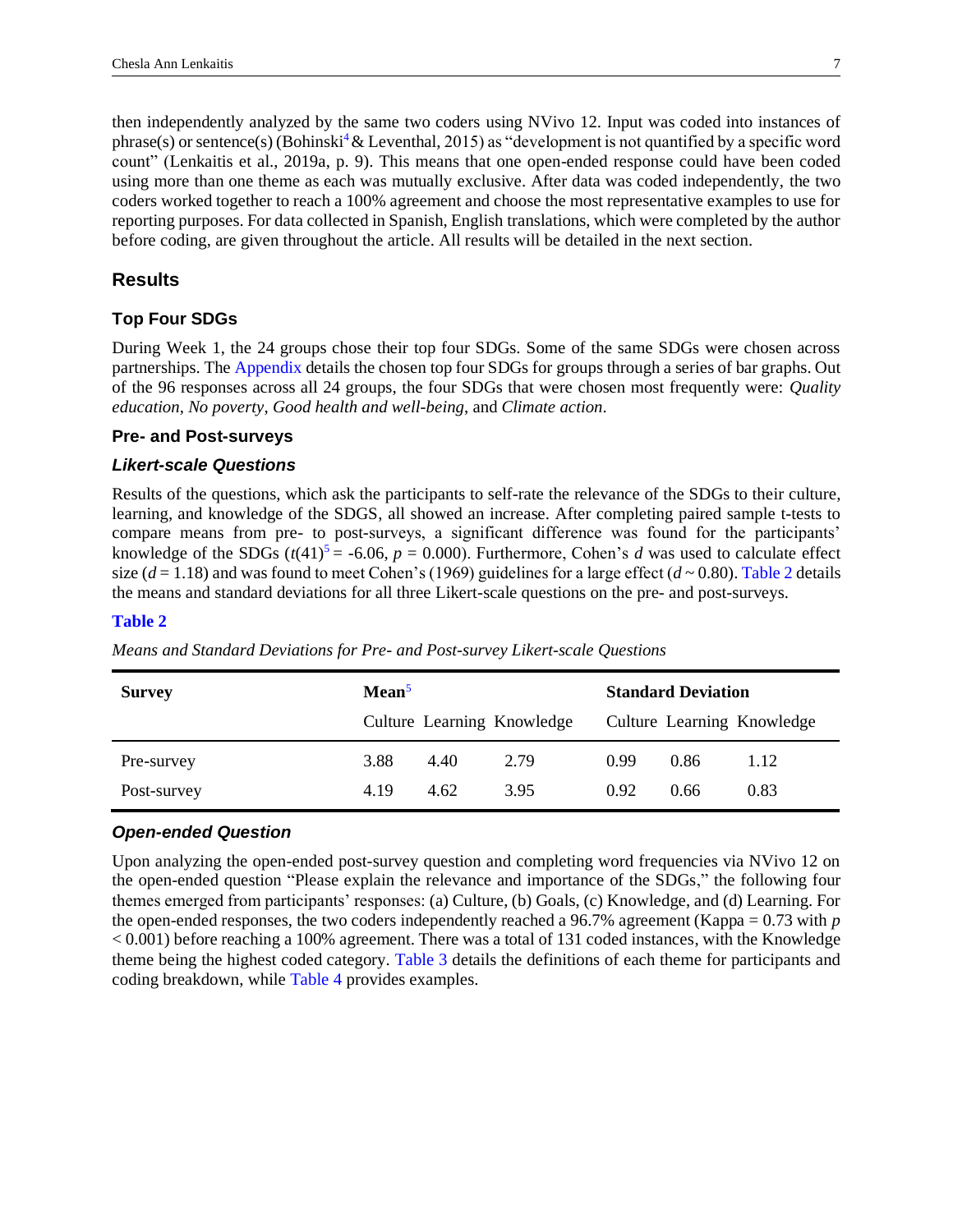<span id="page-7-0"></span>*Participants' Themes from Open-ended Post-survey Responses, their Definitions, and Coding Breakdown*

| <b>Theme and Coding</b><br>Breakdown                        | Definition                                                                                                      |
|-------------------------------------------------------------|-----------------------------------------------------------------------------------------------------------------|
| Culture<br>$(8 \text{ instances} - 6.1\% \text{ of total})$ | When the participant made a<br>connection to his/her culture<br>and/or the culture of his/her<br>$partner(s)$ . |
| Goals<br>$(44$ instances $-33.6\%$ of total)                | When the participants wrote<br>about what could be done to<br>realize the $SDG(s)$ .                            |
| Knowledge<br>$(56$ instances $-42.7\%$ of total)            | When the participants wrote that<br>that he/she became more<br>knowledgeable about the<br>$SDG(s)$ .            |
| Learning<br>$(23$ instances $-17.6\%$ of total)             | When the participants made a<br>connection to his/her learning.                                                 |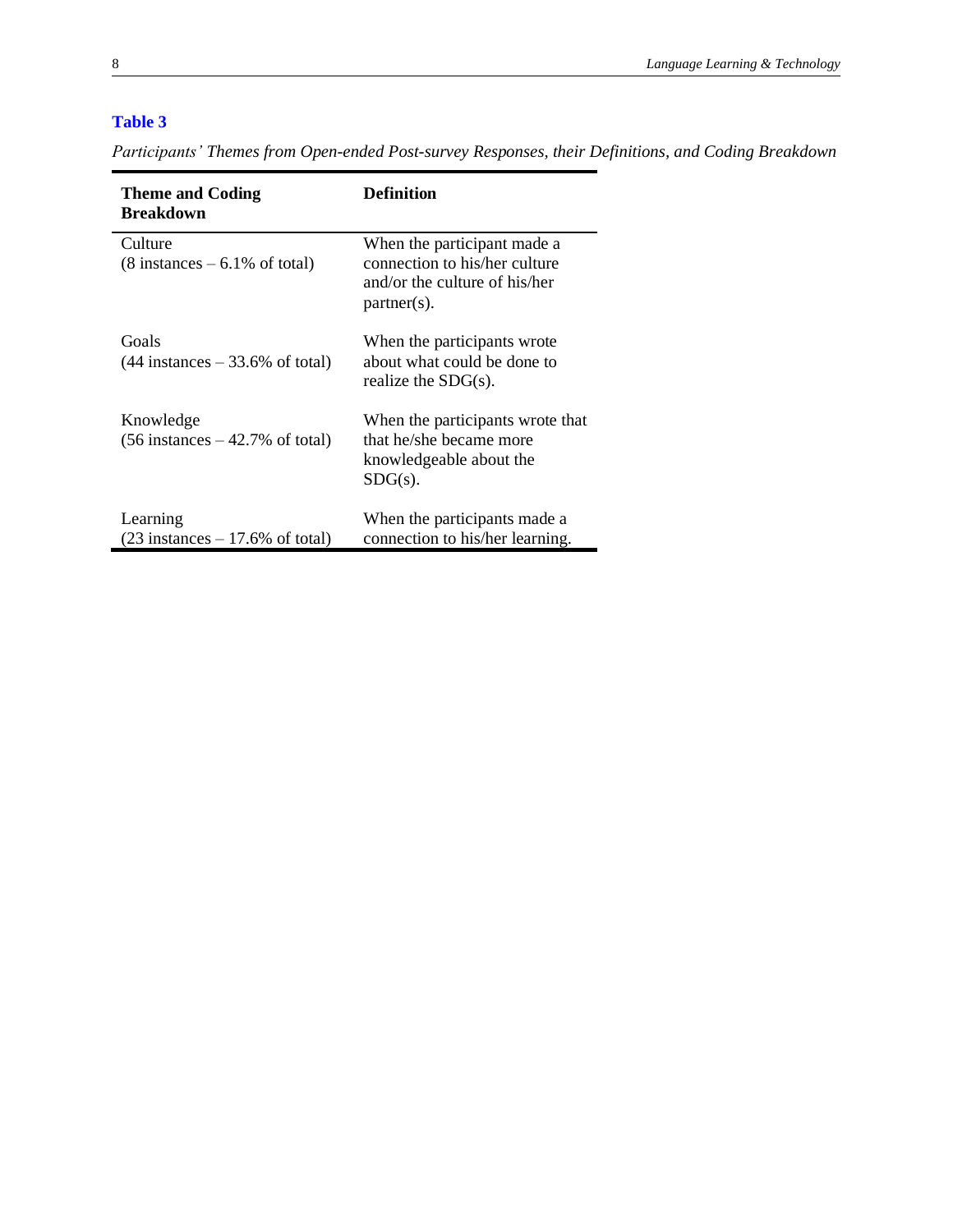| <b>Theme</b> | <b>Examples</b>                                                                                                                                                                                                                                                                                                                                                                                                                                                                                                                                                                                 |
|--------------|-------------------------------------------------------------------------------------------------------------------------------------------------------------------------------------------------------------------------------------------------------------------------------------------------------------------------------------------------------------------------------------------------------------------------------------------------------------------------------------------------------------------------------------------------------------------------------------------------|
| Culture      | They are very important for the development of our culture. (Participant<br>5)<br>In general, those SDGs work together to create a better world for<br>everyone, which is important for the majority of all cultures.<br>(Participant 10)                                                                                                                                                                                                                                                                                                                                                       |
| Goals        | As a future educator, I want my students to have the best circumstances<br>possible. We can improve the educational conditions of the US.<br>(Participant 45)<br>I feel that I learned a lot about the SDGs; however, I think that I have<br>more to learn, such as more ways to take action. (Participant 15)                                                                                                                                                                                                                                                                                  |
| Knowledge    | I certainly know a lot more about the SDGs after this experience. I am<br>even more aware of their importance. (Participant 44)<br>These are worldwide problems and each country has this problem.<br>(Participant 12)                                                                                                                                                                                                                                                                                                                                                                          |
| Learning     | I believe that the SDGs are extremely relevant to education because<br>learning about them will make students better global citizens. The more<br>informed they are about the SDGs, the more they can help make a<br>positive impact. (Participant 20)<br>Education truly connects to everything in the world. People need good<br>education for opportunities in life and in the world. If we do not have<br>gender equality, sustainable consumption, or are conscious of our<br>plastic use, then we will not have a planet to live in, nor will the future<br>generations. (Participant 38) |

<span id="page-8-0"></span>*Examples of Participants' Themes Open-ended Post-survey Responses*

#### **Final Collaborative Tasks**

<span id="page-8-3"></span><span id="page-8-2"></span><span id="page-8-1"></span>Upon completing word frequencies via NVivo on the text included in the Google Slides in relation to the final collaborative tasks, the following four themes emerged: (a) Content area connection, (b) Intercultural competence, (c) Long-term actionable items, and (d) Short-term actionable items. For these slides, the two coders independently reached a 94.5% agreement (Kappa =  $0.61$  with  $p < 0.001$ ) before reaching a 100% agreement. There was a total of 282 coded instances, with the Knowledge theme being the highest coded category. [Table 5](#page-9-0) details the definitions of each theme for participants and coding breakdown, while [Table](#page-9-1)  [6](#page-9-1) illustrates examples. See [Figure 2](#page-10-0) for Google Slides examples.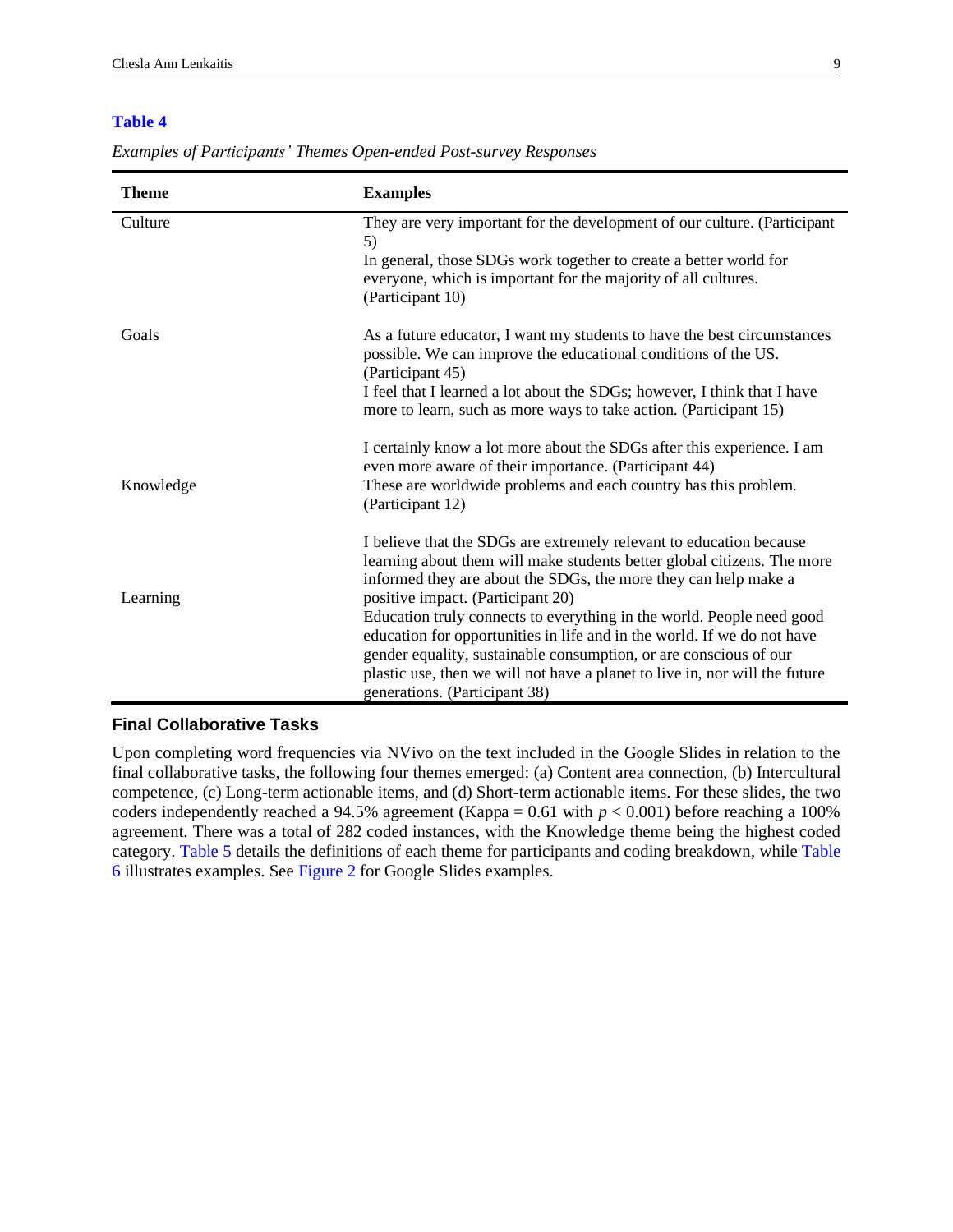<span id="page-9-0"></span>*Participants' Themes from Final Collaborative Tasks, their Definitions, and Coding Breakdown*

| <b>Theme and Coding</b><br><b>Breakdown</b>                                   | Definition                                                                                                                                            |
|-------------------------------------------------------------------------------|-------------------------------------------------------------------------------------------------------------------------------------------------------|
| Content area connection<br>$(42 \text{ instances} - 14.9\% \text{ of total})$ | When the group made a<br>connection to the content of the<br>course being studied in the VE<br>(teacher preparation or L2).                           |
| Intercultural competence<br>$(46$ instances $-16.3\%$ of total)               | When the group noted that the<br>VE supported them to<br>appropriately communicate with<br>others from a country and<br>culture other than their own. |
| Long-term action items<br>$(96 \text{ instances} - 34.0\% \text{ of total})$  | When the group noted a long-<br>term action to realize the<br>$SDG(s)$ .                                                                              |
| Short-term action items<br>$(98 \text{ instances} - 34.8\% \text{ of total})$ | When the group noted a short-<br>term action to realize the SDGs.                                                                                     |

### <span id="page-9-1"></span>**[Table 6](#page-8-2)**

*Examples of Participants' Themes in Final Collaborative Tasks*

| <b>Theme</b>               | <b>Examples</b>                                                                                                                                                                                                                                                                                                                                                                                                                                                                                                                                                                                                                                          |
|----------------------------|----------------------------------------------------------------------------------------------------------------------------------------------------------------------------------------------------------------------------------------------------------------------------------------------------------------------------------------------------------------------------------------------------------------------------------------------------------------------------------------------------------------------------------------------------------------------------------------------------------------------------------------------------------|
| Content area connection    | A good idea for education is to teach others another language.<br>(Group 3)<br>Providing quality education is so crucial. The children that we are teaching<br>are going to be the next generation that is going to change the world. They<br>are the future, and if we do not provide them quality education, they will<br>have fewer opportunities to succeed and thrive in life. (Group 5)                                                                                                                                                                                                                                                            |
| Intercultural competence   | There are culture differences that are important to recognize. To be exposed<br>to multiple cultures makes you more tolerant. (Group 20)<br>In general, each SDG is important for our two countries. (Group 11)                                                                                                                                                                                                                                                                                                                                                                                                                                          |
| Long-term actionable items | Education: at a larger level, we could increase funding to schools,<br>especially under-served or high-need schools. (Group 15)<br>Create programs that help with the conditions of life. (Group 9)                                                                                                                                                                                                                                                                                                                                                                                                                                                      |
| Short-term action items    | We only have one planet, and most people treat this world as if we have a<br>back up one next door. Mankind, as people in society, we need to be more<br>conscious and aware of the choices we make and how that affects us,<br>others, the environment, as well as the long-term effects it will have on the<br>world. If don't have a planet, then kids can't go to school! (Group 13)<br>Encourage small actions that may not seem to matter on a small scale, but<br>when considered on a larger scale, they make a difference, i.e. recycling,<br>reusable water and food containers, buying local, taking public<br>transportation, etc. (Group 2) |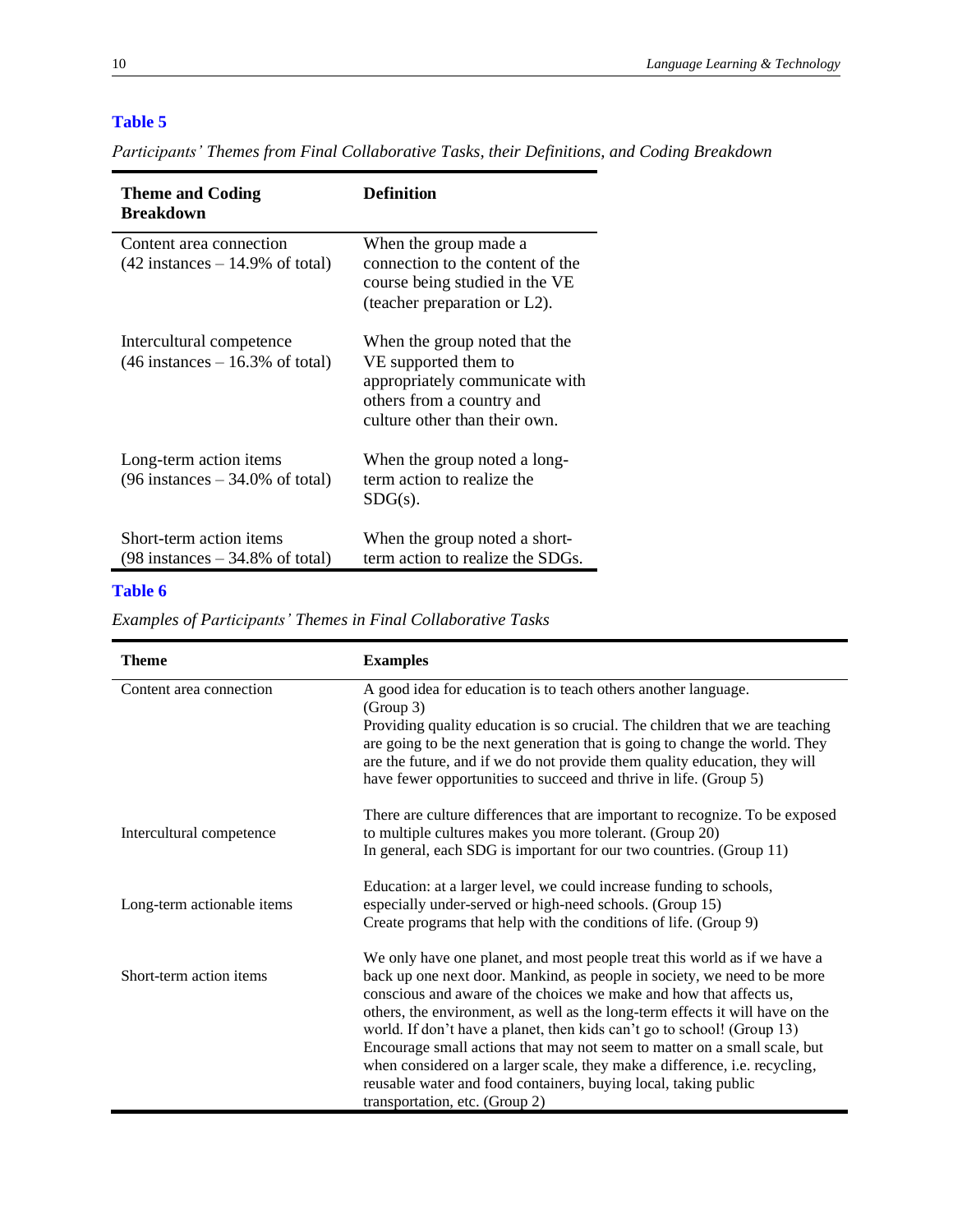#### <span id="page-10-0"></span>**[Figure 2](#page-8-3)**

*Three Google Slides Examples*

### Short-Term Actions to Reach our Goals

- Increase overall awareness of these issues
- Have students write down a particular goal they have for the year, write a letter to themselves and then encourage reflective practices in order to measure progress made through the year
- Encourage small actions that may not seem to matter on a small scale, but when considered on a larger scale, they make a difference, i.e. recycling, reusable water and food containers, buying local, taking public transportation, etc.

## Long-Term Actions to Reach our Goals

- After having increased awareness of SDG-related issues, make this awareness stick, as opposed to having it be a "fad" for lack of a better term
- Educate the upcoming generations about these issues so actual progress is made
- As foreign language teachers, we have a somewhat unique opportunity to teach the same students for several years. In addition to the depth of relationship that can be experienced, we are positioned to have a more powerful impact in a student's life.



In this next section, the results will be discussed in light of the study's research questions.

### **Discussion**

Throughout the 6-week VE, the 55 participants across 24 groups met to discuss SDGs. The pre- and postsurveys and final collaborative tasks allowed the author to answer this study's research questions: *How does participating in a SDG-focused SCMC-based VE affect participants' awareness of the SDGs?* and *How does participating in a SDG-focused SCMC-based VE provide participants the opportunity to create a critically sensitive lens in order to look at global issues?*.

The two parallel, but separate VEs that partnered teacher trainees together and L2 Spanish learners together allowed all participants to form global partnerships and create a "shared blueprint" (United Nations, 2020a) while discussing the SDGs. Of the seventeen SDGs that participants chose to be their top four, it was evident that the majority believed that *Quality education*, *No poverty*, *Good health and well-being*, and *Climate action* were the goals that should be given the utmost importance. Regardless of the SDGs chosen, it was also clear that participants recognized these objectives as relevant to culture (Likert-scale question #1) and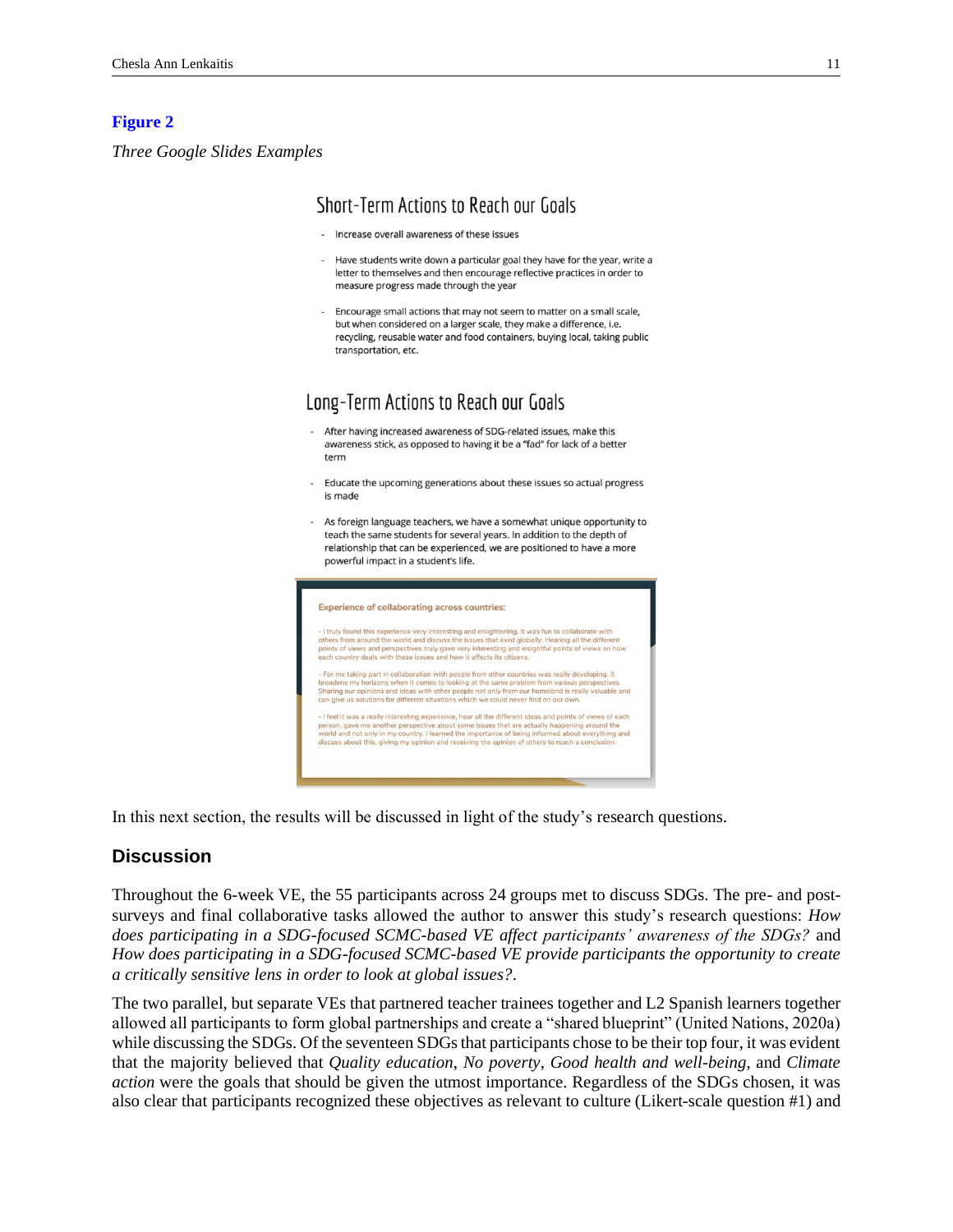learning (Likert-scale question #2), but they were not very knowledgeable about the SDGs themselves (Likert-scale question #3). However, after meeting with their partner(s) for six weeks, results showed that the interaction in their VE increased their self-ratings of cultural and learning relevance and SDG knowledge. The significant difference found  $(t(41) = -6.06, p = 0.00)$  with large effect size ( $d = 1.18$ ) after completing a paired sample *t*-test to compare means from pre- to post-survey answered RQ1. These results indicate that participating in a SDG-focused SCMC-based VE increase participants' awareness of the SDGs.

Apart from the quantitative data, the qualitative data also helped to answer this study's research questions. This SCMC-based VE, which utilized topics apart from daily life (El-Hariri, 2016) such as the SDGs, provided teacher trainee and L2 learner participants the opportunity to create a critically sensitive lens. As Marcel Proust (1923 as cited in Ratcliffe, 2016) wrote, "The real voyage of discovery…consists not in seeking new landscapes, but in having new eyes." During their VE experience, participants got "new eyes" as they embarked on a journey with their international partner(s). It was no surprise that the coding categories of the open-ended responses included (a) Culture, (b) Goals, (c) Knowledge, and (d) Learning. These results were due to the fact that the Likert-scale questions focused on culture, learning, and knowledge and the final task centered on creating a list of actionable items that could be completed to realize the SDGs. Similarly, because the instructions of the final collaborative task focused on action items and reflecting on the exchange, the coding categories included, as expected: (a) Content area connection, (b) Intercultural competence, (c) Long-term actionable items, and (d) Short-term actionable items.

Regardless of the coding categories, the VE task design grounded in TBLT (González-Lloret & Ortega, 2014) gave participants the opportunity to engage in (a) information exchange tasks, (b) comparison and analysis tasks, and (c) collaborative tasks (O'Dowd & Ware, 2009). As evidenced by the qualitative coding, the participants' newly-developed critically sensitive lenses allowed them to realize that the SDGS were part of a larger plan. Instead of discussing distinct culture differences, participants noted that the "SDGs work together to create a better world for everyone, which is important for the majority of all cultures" (Participant 10, post-survey). The data suggest that participants recognized that SDGs weren't specific to just one country or culture but were "very important for the development of our culture [as a whole]" (Participant 5, post-survey).

By making this connection and garnering knowledge about the SDGs, participants were able to consider these global issues as teacher trainees and L2 learners. Reflection is beneficial to self and professional development (Maaranen & Stenberg, 2017). Participants reflected and not only improved on an individual level, but also a professional level since connections were made to their content. For example, teacher trainees bridged theory into practice (Bullough, 1997; Tom, 1997) and L2 learners developed their language skills (Lenkaitis, 2020d) through SDG-focused conversations. In addition to the connections to content, participants also developed their intercultural competence (Byram, 1997; Deardorff, 2006). Through the interactions with their partner(s), participants became aware of the SDGs, and in turn, interpreted and related them to their individual lives and the lives of their partner(s). Just as in Lenkaitis (2020e), this SDGfocused SCMC-based VE provided a rich language learning opportunity where cross-cultural interaction occurred for these 21st century learners (Partnership for 21st Century Skills, 2011).

Through value-added technology applications (Lenkaitis, 2019a, 2020a), this SCMC VE allowed participants to discuss short- and long-term actionable items to realize the SDGs. By doing so, participants listed their own "blueprint for shared prosperity in a sustainable world – a world where all people can live productive, vibrant, and peaceful lives on a healthy planet" (United Nations, 2019, p. 2). Some groups noted how the SDGs were connected to COVID-19 (United Nations, 2020b). No matter what plan each group discussed, there was a common thread: Small actions can make great impacts. For example, in their final collaborative task, Group 13 noted "We need to be more conscious and aware of the choices we make and how that affects us, others, the environment, as well as the long-term effects it will have on the world." Because of this, it is crucial to "Encourage small actions that may not seem to matter on a small scale, but when considered on a larger scale, they make a difference" (Group 2, final collaborative task). These small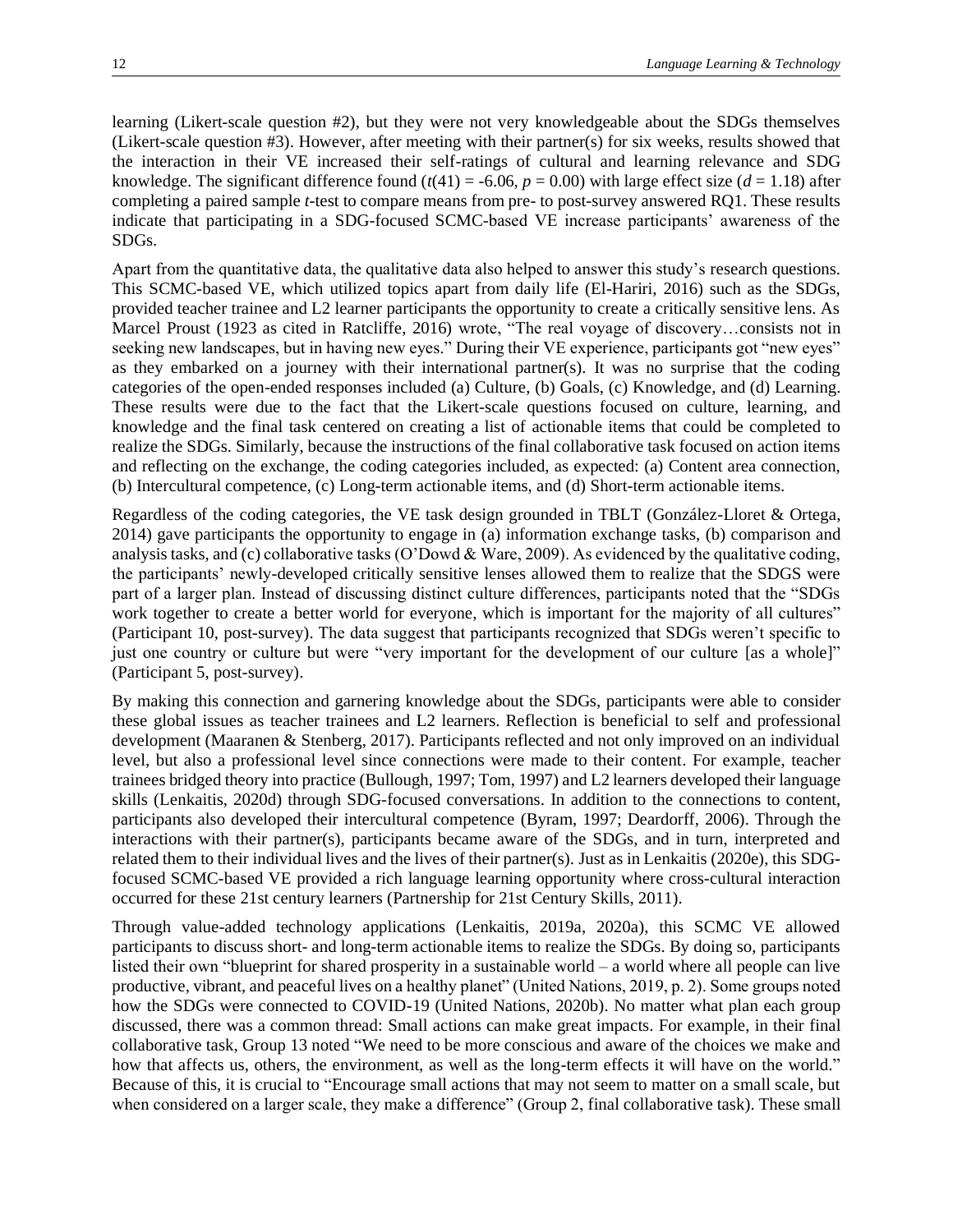actions can include: "recycling, reusable water and food containers, buying local, taking public transportation, etc." (Group 2, final collaborative task). Even though the participants learned much about the SDGs, the participants acknowledged that they still had more to find out. This suggests that the SDG content needs to be systemically integrated into even more SCMC-based VE so that participants can develop more critically sensitive lenses.

## **Study Limitations and Future Directions**

Implementing a VE consisting of more than six weeks of synchronous sessions would be helpful. With this additional time, participants would have further time to discuss all SDGS. By having conversations on all SDGS and not just their top four SDGs, participations would be able to explore "more ways to take action" (Participant 15, post-survey). In addition, although this study was a mixed methods study, because most of the data were self-reported, some participants may have not wanted to express all of their ideas as related to SDGs. Nonetheless, coding was completed to find commonalities.

## **Conclusion**

This article centered on SDG-focused SCMC-based VE in L2 and teacher education coursework. This study showed that the systematic alignment of a SCMC-based VE with the SDGs is one way to explore rich content. By exploring SDGs, participants were able to have meaningful discussions in English and Spanish and develop a critically sensitive lens to look at global issues. By having a perspective through the lens of the SDGs, participants utilized their "new eyes," increased their intercultural competence, and made connections to their subject areas while creating action plans for "a world where all people can live productive, vibrant, and peaceful lives on a healthy planet" (United Nations, 2019, p. 2). In this SCMCbased VE, the SDGs were the lens through which participants were able to reflect. The opportunity to create "a global partnership" (United Nations, 2020a) via a SCMC-based VE allowed participants to support the [United Nations' 2030 Agenda](https://sdgs.un.org/2030agenda) and contribute to the field of VE. Since utilizing SDGs in VE is limited (Bruun, 2018; Fors & Lennerfors, 2020; Forward et al., 2020; Garcia-Esteban, 2020), this gap in existing VE research needs to be filled. In order to further explore all of the possibilities that this subject matter holds, integrating SDG content into additional SCMC-based VEs is recommended in all content areas, especially in L2 and teacher education coursework.

## **Acknowledgements**

In carrying out this study, I received assistance from my colleagues Angela Christine Bailey, Shannon M. Hilliker, and Barbara Loranc-Paszylk.

## **Notes**

<span id="page-12-0"></span>[1.](#page-1-2) This image is taken from [https://www.un.org/sustainabledevelopment/.](https://www.un.org/sustainabledevelopment/sustainable-development-goals/) As per the United Nations' SDG Permissions: "The content of this publication has not been approved by the United Nations and does not reflect the views of the United Nations or its officials or Member States."

<span id="page-12-1"></span>[2.](#page-3-0) Intercultural Competence (IC) and Intercultural Communicative Competence (ICC) often are used interchangeably. If there is an intercultural speaker, the speaker needs to have intercultural competence "to interact with 'others' (Byram, et al., 2001, p. 6). In order to communicate with others, the speaker needs to have intercultural communicative competence. Of course there is a bit debate about what is IC and what is ICC, so it might be useful to mention it here.

<span id="page-12-2"></span>[3.](#page-4-1) Group changes were made at the start of the VE based on participant schedules. Because of this, two groups in the teacher trainee VE solely consisted of teacher trainees from the university in the United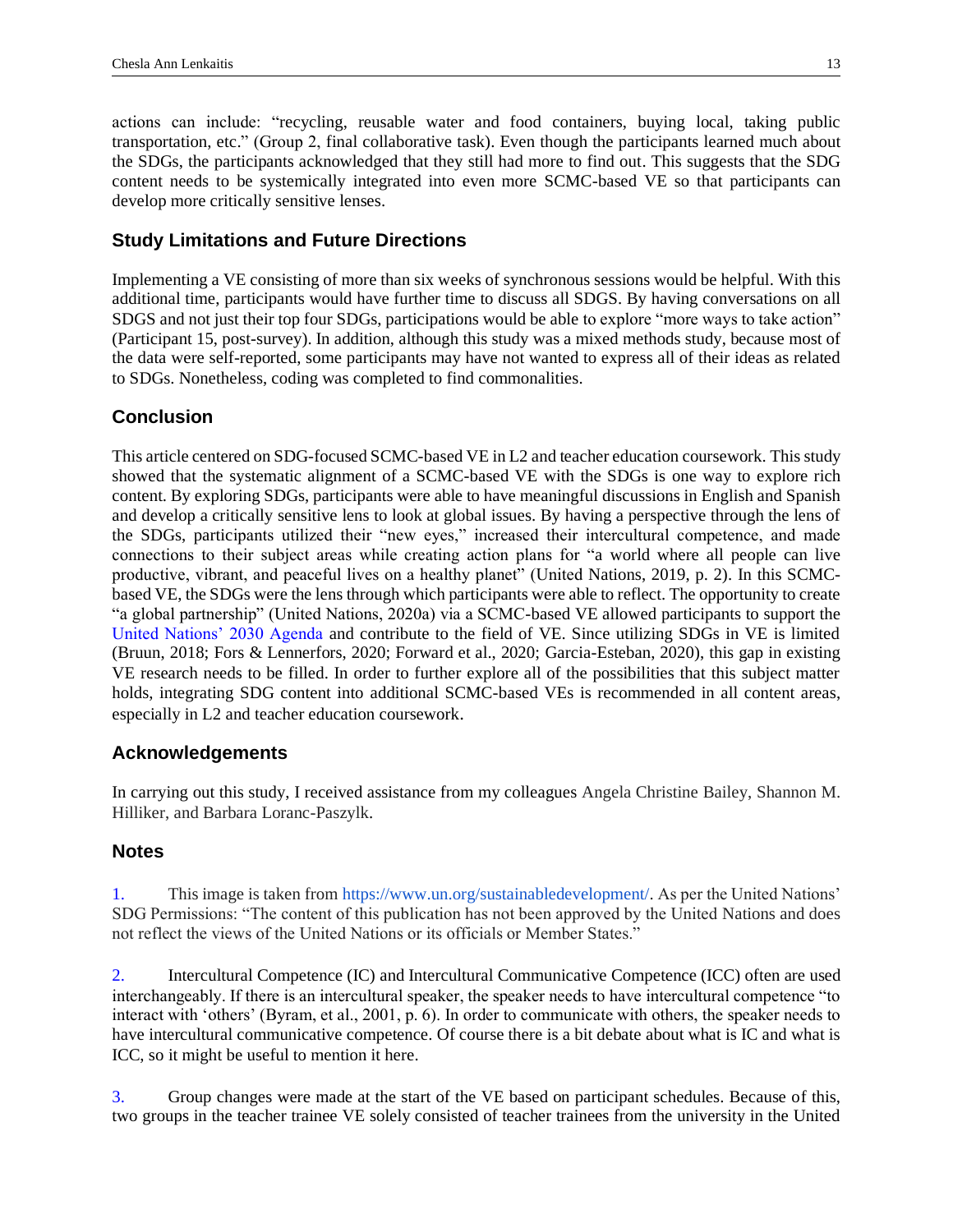States.

<span id="page-13-0"></span>[4.](#page-6-4) Prior to a name change due to marriage, the author used her maiden name, Bohinski, for publications.

<span id="page-13-1"></span>[5.](#page-6-5) Paired *t*-tests were run only for those participants who completed both pre- and post-surveys.

#### **References**

- Adams Becker, S., Cummins, M., Davis, A., Freeman, A., Hall Giesinger, C., & Ananthanarayanan, V. (2017). *NMC horizon report: 2017 higher education edition*. The New Media Consortium. <http://cdn.nmc.org/media/2017-nmc-horizon-report-he-EN.pdf>
- Belz, J. (2002). Social dimensions of telecollaborative foreign language study. *Language Learning & Technology*, *6*(1), 60–81[. http://dx.doi.org/10125/25143](http://dx.doi.org/10125/25143)
- Belz, J. A. (2003). Linguistic perspectives on the development of intercultural competence in telecollaboration. *Language Learning & Technology*, *7*(2), 68–99.<http://dx.doi.org/10125/25201>
- Bennett, J. M., & Bennett, M. J. (2004). Developing intercultural sensitivity: An integrative approach to global and domestic diversity. In D. Landis, J. M. Bennett, & M. J. Bennett (Eds.), *Handbook of intercultural training* (pp. 147–165). Sage.<http://dx.doi.org/10.4135/9781452231129.n6>
- Bohinski, C. A., & Leventhal, Y. (2015). Rethinking the ICC framework: Transformation and telecollaboration. *Foreign Language Annals*, *48*(3), 521–534[. http://dx.doi.org/10.1111/flan.12149](http://dx.doi.org/10.1111/flan.12149)
- Borg, S. (2003). Teacher cognition in language teaching: A review of research on what language teachers think, know, believe, and do. *Language Teaching*, *36*(2), 81–109. <https://doi.org/10.1017/S0261444803001903>
- Brammerts, H. (1996). Language learning in tandem using the internet. In M. Warschauer (Ed.) *Telecollaboration in foreign language learning* (pp. 121–130). University of Hawai'i Press.
- Bruun, S. (2018). Global goals: A virtual project with students from Sweden and Tanzania. In M. Dooly & R. O'Dowd (Eds.), *In this together: Teachers' experiences with transnational, telecollaborative language learning projects* (pp. 199–213). Peter Lang.<https://doi.org/10.3726/b14311>
- Bullough, R. V., Jr. (1997). Practicing theory and theorizing practice in teacher education. In J. J. Loughran, & T. Russell (Eds.), *Teaching about teaching: Purpose, passion and pedagogy in teacher education* (pp. 13–31). Falmer Press[. https://doi.org/10.4324/9780203454473](https://doi.org/10.4324/9780203454473)
- Byram, M. (1997). *Teaching and assessing intercultural communicative competence*. Multilingual Matters.
- Byram, M., Nichols, A., & Stevens, D. (2001). Introduction. In M. Byram, A. Nichols, & D. Stevens (Eds.), *Developing intercultural competence in practice* (pp. 1–8). Multilingual Matters. <https://doi.org/10.21832/9781853595356>
- Clarke, A., Triggs, V., & Nielson, W. (2014). Cooperating teacher participation in teacher education: A review of the literature. *Review of Educational Research*, *84*(2), 163–202. <https://doi.org/10.3102/0034654313499618>
- Cohen, J. (1969). *Statistical power analysis for the behavioral sciences*. Academic Press.
- de Fornel, M. (1996). The interactional frame of videophonic exchange. (L. Libbrecht, Trans.). *Réseaux*, *4*(1), 47–72.<https://doi.org/10.3406/reso.1996.3305>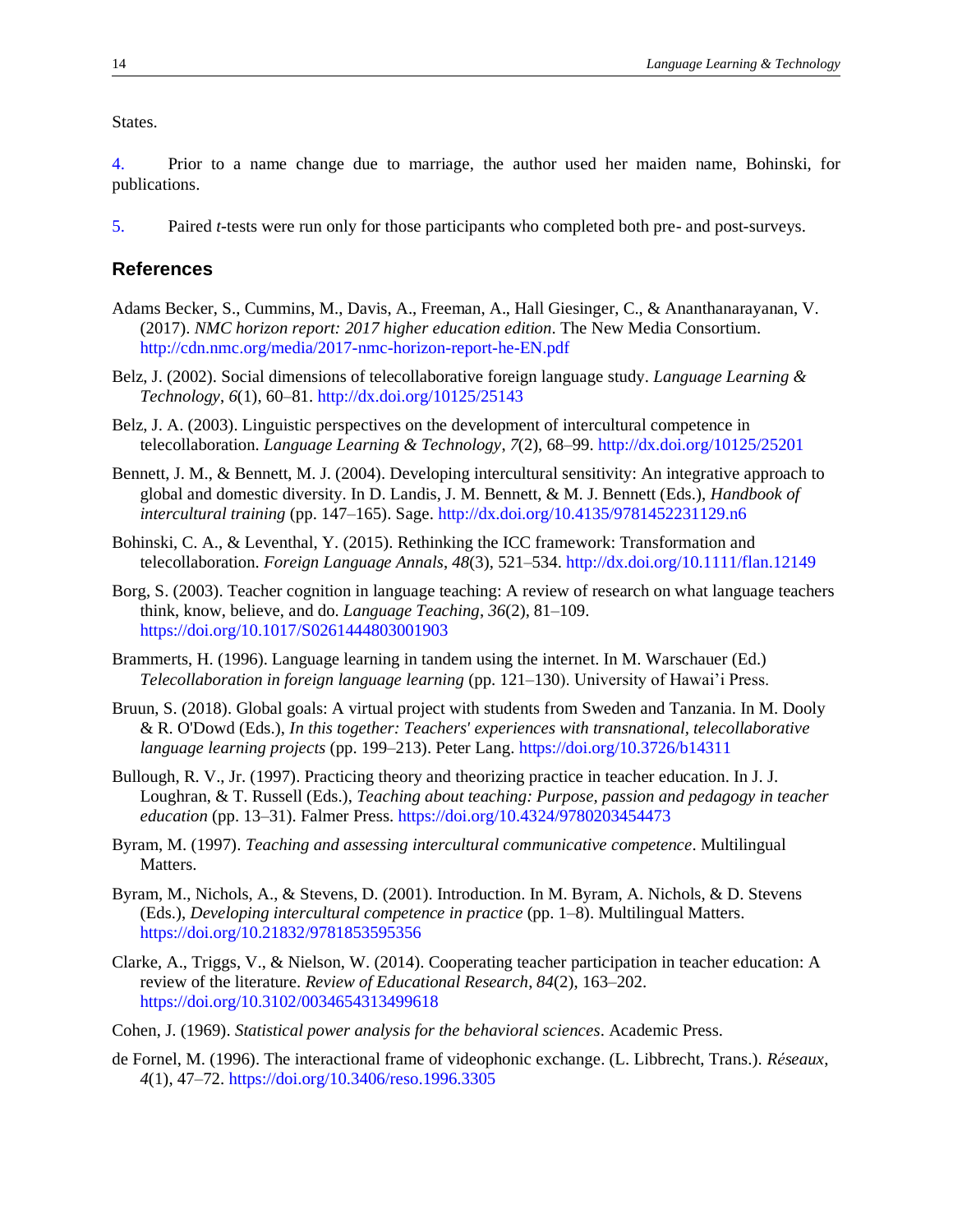- Deardorff, D. K. (2006). Identification and assessment of intercultural competence as a student outcome of internalization. *Journal of Studies in International Education*, *10*(3), 241–266. <http://dx.doi.org/10.1177/1028315306287002>
- Develotte, C., Guichon, N., & Kern, R. (2008). Allo UC Berkeley? Ici Lyon 2y Vous nous voyez bien? Etude d'un dispositif de formation en ligne synchrone franco-américain à travers les discours de ses usagers. *Alsic*, *11*(2), 129–156.<https://journals.openedition.org/alsic/>
- Dooly, M. (2017). Telecollaboration. In C. A. Chapelle & S. Sauro (Eds.), *The handbook of technology and second language teaching and learning* (pp. 169–183). John Wiley & Sons, Inc. <https://doi.org/10.1002/9781118914069>
- Dooly, M., & O'Dowd, R. (2018). Telecollaboration in the foreign language classroom: A review of its origins and its application to language teaching practice. In M. Dooly & R. O'Dowd (Eds.), *In this together: Teachers' experiences with transnational, telecollaborative language learning projects* (pp. 11–34). Peter Lang.<https://doi.org/10.3726/b14311>
- Dooly, M., & Sadler, R. (2013). Filling in the gaps: Linking theory and practice through telecollaboration in teacher education*. ReCALL*, *25*(1), 4–29.<http://dx.doi.org/10.1017/S0958344012000237>
- El-Hariri, Y. (2016). Learner perspectives on task design for oral–visual eTandem language learning. *Innovation in Language Learning and Teaching*, *10*, 49–72. <https://doi.org/10.1080/17501229.2016.1138578>
- Fors, P., & Lennerfors, T. T. (2020). Virtual exchange in education for sustainable development. In *Proceedings of the 2020 IEEE Frontiers in Education Conference (FIE)*, 1–5. <https://doi.org/10.1109/FIE44824.2020.9273897>
- Forward, M. L., Ikeda, K., & LeSavoy, B. (2020, Sept. 14–16). *The global goals: Integrating the UN sustainable development goals in COIL collaborations* [Pre-recorded conference session]. International Virtual Exchange Conference, Online.
- Fuchs, C., Hauck, M., & Müller-Hartmann, A. (2012). Promoting learner autonomy through multiliteracy skills development in cross-institutional exchanges. *Language Learning &Technology*, *16*(3*)*, 82– 102.<http://dx.doi.org/10125/44301>
- Garcia-Esteban, S. (2020). Telecollaboration for civic competence and SDG development in FL teacher education. *European Journal of Education*, *3*(3), 51–61.<https://doi.org/10.26417/936ywi19y>
- González-Lloret, M., & Ortega, L. (2014). Towards technology-mediated TBLT: An introduction. In M. González-Lloret & L. Ortega (Eds.), *Technology-mediated TBLT: Researching technology and tasks*  (Vol. 6) (pp. 1–22). John Benjamins.<https://doi.org/10.1075/tblt.6.01gon>
- Guarda, M. (2013). *Negotiating a transcultural place in an English as a lingua franca telecollaboration exchange: A mixed methods approach to the analysis of intercultural communicative competence and third space in an online Community of Practice* [Unpublished doctoral dissertation]. University of Padova.
- Guichon, N. (2017). Sharing a multimodal corpus to study webcam-mediated language teaching. *Language Learning & Technology*, *21*(1), 55–74.<http://dx.doi.org/10125/44595>
- Guth, S., & Helm, F. (2010). *Telecollaboration 2.0: Language, literacies, and intercultural learning in the 21st century* (Vol. 1). Peter Lang.<http://dx.doi.org/10.3726/978-3-0351-0013-6>
- Hauck, M. (2018, March). *Fostering language learner autonomy through telecollaborative intercultural immersion in MOOCs* [Conference presentation]. American Association for Applied Linguistics Conference, Chicago, IL.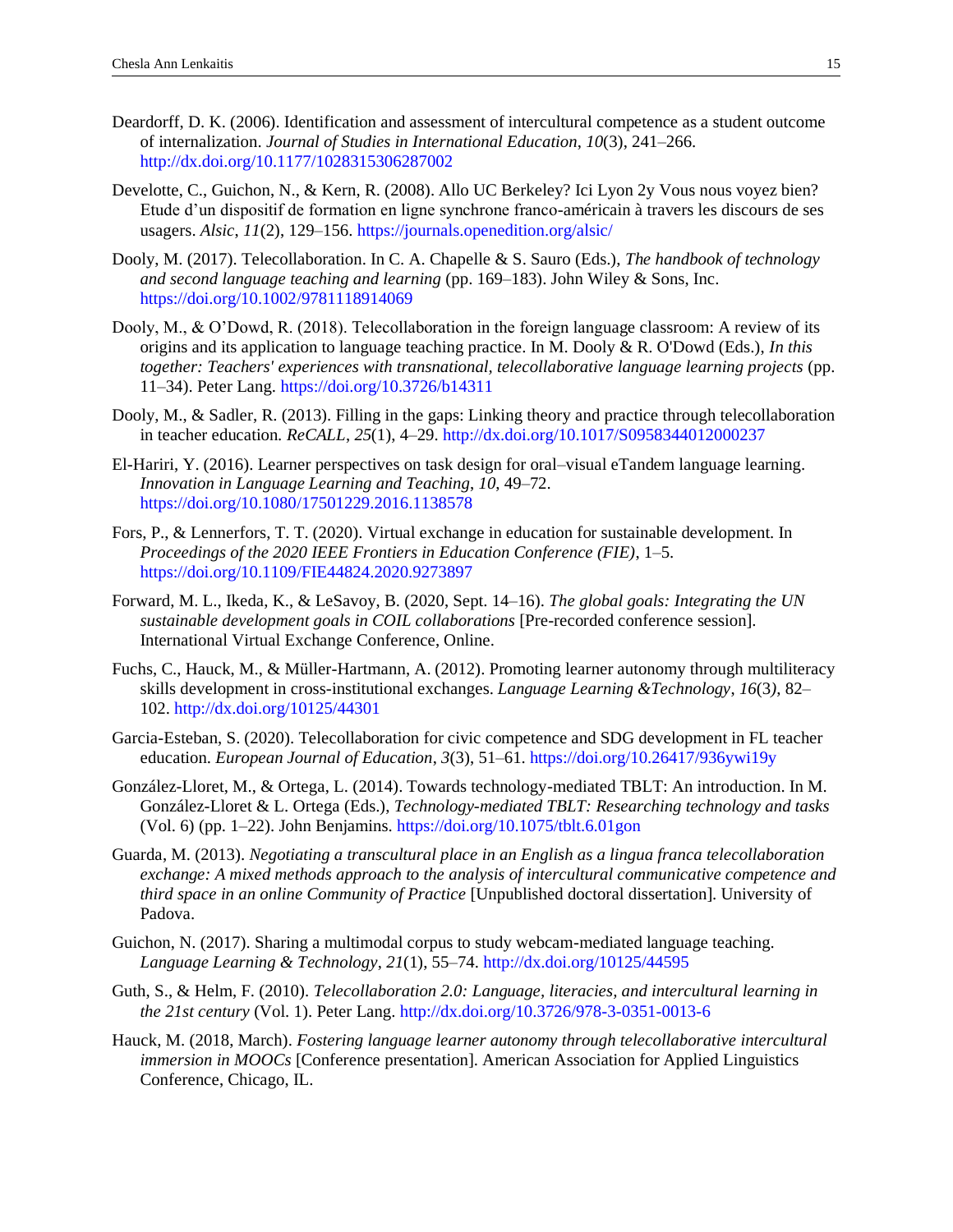- Helm, F., & Guth, S. (2010). The multifarious goals of telecollaboration 2.0: Theoretical and practical implications. In S. Guth and F. Helm (Eds.), *Telecollaboration 2.0: Language, literacies, and intercultural learning in the 21st century* (pp. 69–106). Peter Lang[. http://dx.doi.org/10.3726/978-3-](http://dx.doi.org/10.3726/978-3-0351-0013-6) [0351-0013-6](http://dx.doi.org/10.3726/978-3-0351-0013-6)
- Helm, F., Guth, S., & Farrah, M. (2012). Promoting dialogue or hegemonic practice? Power issues in telecollaboration. *Language Learning & Technology*, *16*(2), 103–127[. http://dx.doi.org/10125/44289](http://dx.doi.org/10125/44289)
- Johnson, L. C. (1996). The keypal connection. In M. Warschauer (Ed.), *Telecollaboration in foreign language learning* (pp. 131–142). University of Hawai'i Press.
- Kern, R. (1996). Computer-mediated communication: Using e-mail exchanges to explore personal histories in two cultures. In M. Warschauer (Ed.), *Telecollaboration in foreign language learning* (pp. 105–120). University of Hawai'i Press.
- Lantolf, J., & Pavlenko, A. (2000). Second language learning as a participation and the (re)construction of selves. In J. Lantolf (Ed.), *Sociocultural theory and second language learning* (pp. 155–177)*.* Oxford University Press.
- Lee, L. (2016). Autonomous learning through task-based instruction in fully online language courses. *Language Learning & Technology*, *20*(2), 81–97.<http://dx.doi.org/10125/44462>
- Lenkaitis, C. A. (2019a). Motivation and mobile-assisted language learning: Utilizing Duolingo in the L2 classroom. *Language Association Journal*, *68*(1), 28–41.<https://nysaflt.org/publications/>
- Lenkaitis, C. A. (2019b). Rethinking virtual exchange: Partnering EFL learners with TESOL teacher candidates. *NYS TESOL Journal, Special Issue on the Role of SLA in Teaching and Learning*, *6*(2), 3– 15. [http://journal.nystesol.org](http://journal.nystesol.org/)
- Lenkaitis, C. A. (2020a). Valuing technology in the L2 classroom: Student and teacher perceptions, preferences, and digital identity. In M. Montebello (Ed.), *Embracing digital learners in an age of global educational change and rapid technological advancements* (p. 173–189). IGI Global. <https://doi.org/10.4018/978-1-5225-9304-1.ch011>
- Lenkaitis, C. A. (2020b). Recorded video meetings in virtual exchange: A new frontier for pre-service teacher reflection. *Journal of Virtual Exchange*, *3*, 39–58.<https://doi.org/10.21827/jve.3.35750>
- Lenkaitis, C. A. (2020c). Teacher candidate reflection: Benefits of using a synchronous computermediated communication-based virtual exchange. *Teaching and Teacher Education*, *92*. <https://doi.org/10.1016/j.tate.2020.103041>
- Lenkaitis, C. A. (2020d). Teaching and Technology as a mediating tool: Videoconferencing, L2 learning, and learner autonomy. *Computer Assisted Language Learning*, *33*(5–6), 483–509. <https://doi.org/10.1080/09588221.2019.1572018>
- Lenkaitis, C. A. (2020e). Virtual exchange task design for a globalized classroom. In C-C. Lin & C. Zaccarini (Eds.), *Internationalization in action: Leveraging diversity and inclusion in globalized classrooms* (pp. 65–80). Peter Lang[. https://doi.org/10.3726/b16815](https://doi.org/10.3726/b16815)
- Lenkaitis, C. A., & Loranc-Paszylk, B. (2019b). Facilitating global citizenship development in lingua franca virtual exchanges. *Language Teaching Research*, *25*(5), 711–728. <https://doi.org/10.1177/1362168819877371>
- Lenkaitis, C. A., Calo, S., & Venegas Escobar, S. (2019a). Exploring the intersection of language and culture via telecollaboration: Utilizing Zoom for intercultural competence development. *International Multilingual Research Journal*, *13*(2), 102–115[. https://doi.org/10.1080/19313152.2019.1570772](https://doi.org/10.1080/19313152.2019.1570772)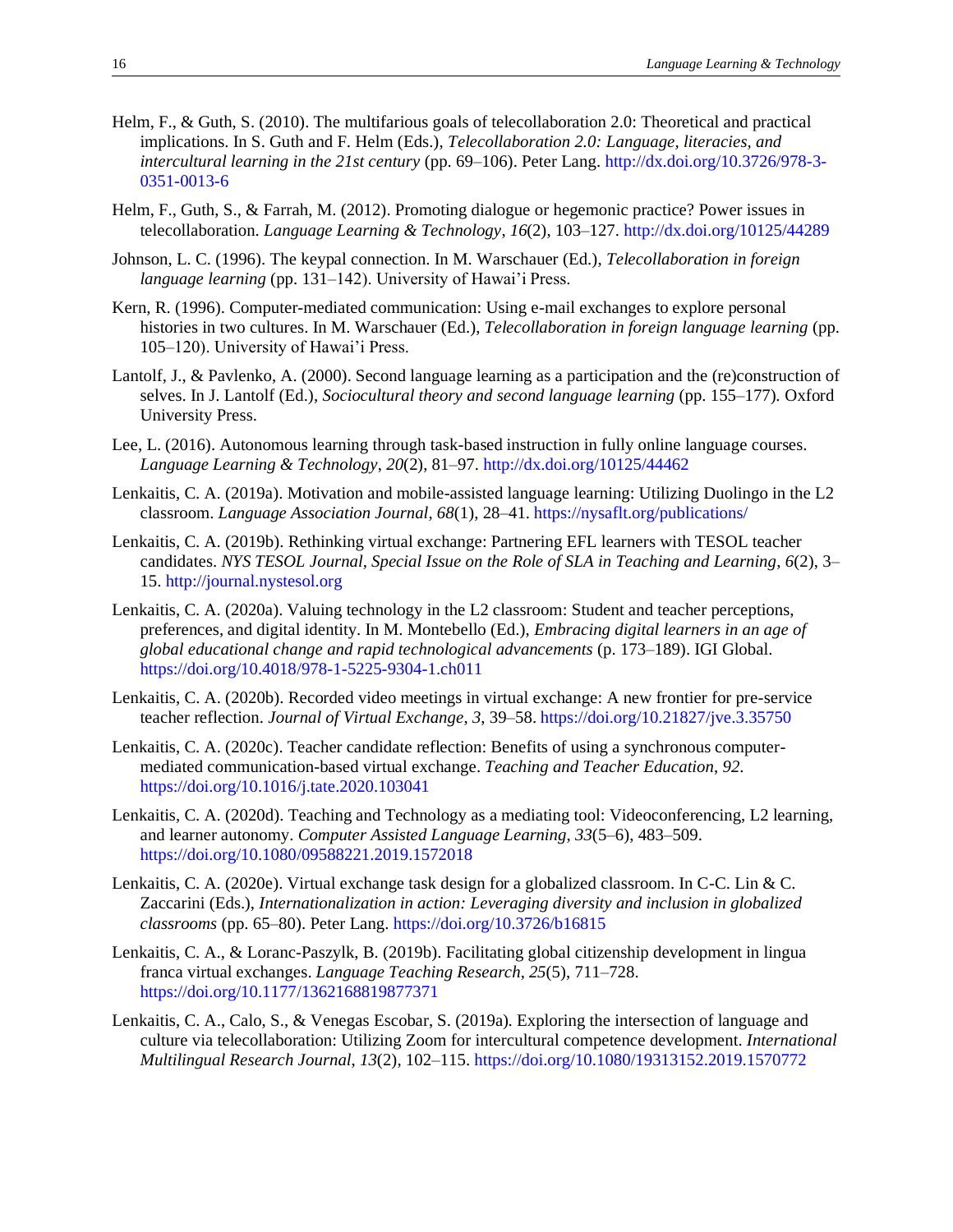- Lenkaitis, C. A., Loranc-Paszylk, B., & Hilliker, S. (2019c). Global awareness and global identity development among foreign language learners: The impact of virtual exchanges. *MEXTESOL Journal*, *43*(4), 1–11.
- Lewis, T., Cappellini, M., & Rivens Mompean, A. (2017). Introduction. In M. Cappellini, T. Lewis, & A. Rivens Mompean (Eds.), *Learner autonomy and Web 2.0* (pp. 1–11). Equinox. <https://www.equinoxpub.com/home/learner-autonomy/>
- Maaranen, K., & Stenberg, K. (2017). Portraying reflection: The contents of student teachers' reflection on personal practical theories and practicum experience. *Reflective Practice*, *18*(5), 699–712. <https://doi.org/10.1080/14623943.2017.1323729>
- Müller-Hartmann, A. (2007). The teacher role in telecollaboration: Setting up and managing exchanges. In R. O'Dowd (Ed.), *Online intercultural exchange: An introduction for foreign language teachers* (pp. 167–192). Multilingual Matters[. https://doi.org/10.21832/9781847690104](https://doi.org/10.21832/9781847690104)
- Nelson, F. L., Miller, L. R., & Yun, C. (2016). It's OK to feel totally confused: Reflection without practice by preservice teachers in an introductory education course. *Reflective Practice*, *17*(5), 648– 661.<https://doi.org/10.1080/14623943.2016.1197113>
- O'Dowd, R. (2018). From telecollaboration to virtual exchange: State-of-the-art and the role of UNICollaboration in moving forward. *Journal of Virtual Exchange*, *1*, 1–23. <https://doi.org/10.14705/rpnet.2018.jve.1>
- O'Dowd, R. (Ed.). (2007). *Online intercultural exchange: An introduction for foreign language teachers*. Multilingual Matters.<https://doi.org/10.21832/9781847690104>
- O'Dowd, R. & Ware, P. (2009). Critical issues in telecollaborative task design. *Computer Assisted Language Learning*, *22*(2), 173–188.<https://doi.org/10.1080/09588220902778369>
- Partnership for 21st Century Skills. (2011). *21st Century Skills Map.* Partnership for 21st Century Skills. [https://www.actfl.org/sites/default/files/resources/21st%20Century%20Skills%20Map-](https://www.actfl.org/sites/default/files/resources/21st%20Century%20Skills%20Map-World%20Languages.pdf)[World%20Languages.pdf](https://www.actfl.org/sites/default/files/resources/21st%20Century%20Skills%20Map-World%20Languages.pdf)
- Ratcliffe, S. (Ed.). (2016). *Oxford essential quotations*. Oxford University Press. <https://doi.org/10.1093/acref/9780191826719.001.0001>
- Reinders, H., & White, C. (2016). 20 years of autonomy and technology: How far have we come and where to next? *Language Learning & Technology*, *20*(2), 143–154.<http://dx.doi.org/10125/44466>
- Rubin, J. (2016). The collaborative online international learning network. In R. O'Dowd & T. Lewis (Eds.), *Online intercultural exchange: Policy, pedagogy, practice* (pp. 263–272). Routledge.
- Rubin, J., & Guth, S. (2015). Collaborative online international learning: an emerging format for internationalizing curricula. In A. S. Moore & S. Simon (Eds.), *Globally networked teaching in the humanities: Theories and practices* (Vol. 11) (pp. 15–27). Routledge.
- Schulz, R. A. (2007). The challenge of assessing cultural understanding in the context of foreign language instruction. *Foreign Language Annals*, *40*(1), 9–26. [http://dx.doi.org/10.1111/j.1944-](http://dx.doi.org/10.1111/j.1944-9720.2007.tb02851.x) [9720.2007.tb02851.x](http://dx.doi.org/10.1111/j.1944-9720.2007.tb02851.x)
- Stemler, S. E., Imada, T., & Sorkin, C. (2014). Development and validation of the Wesleyan Intercultural Competence Scale (WICS). *Frontiers: The Interdisciplinary Journal of Study Abroad*, *XXIV*, 25–47. <https://frontiersjournal.org/index.php/Frontiers/article/view/335/298>
- Terhune, N.M. (2016). Language learning going global: Linking teachers and learners via commercial Skype-based CMC. *Computer Assisted Language Learning*, *29*(6), 1071–1089. <http://dx.doi.org/10.1080/09588221.2015.1061020>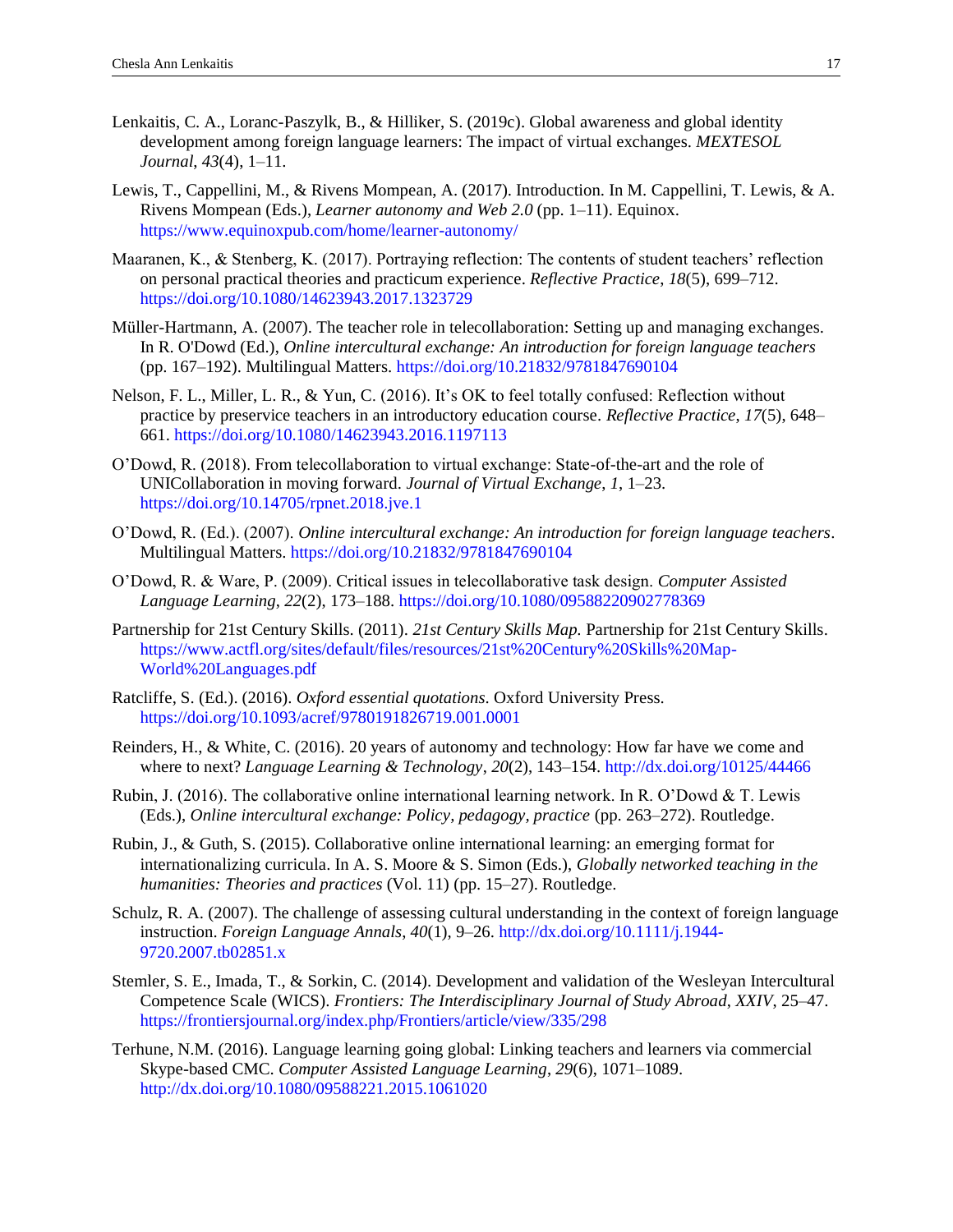- Thorne, S., Sauro, S., & Smith, B. (2015). Technologies, identities, and expressive activity. *Annual Review of Applied Linguistics*, *35*, 215–233.<http://dx.doi.org/10.1017/S0267190514000257>
- Tom, A. R. (1997). *Redesigning teacher education*. SUNY Press.
- Tripp, T., & Rich, R. (2012). The influence of video analysis on the process of teacher change. *Teaching and Teacher Education*, *28*(5), 728–739.<https://doi.org/10.1016/j.tate.2012.01.011>
- Turunen, T. A., & Tuovila, S. (2012). Mind the gap. Combining theory and practice in a field experience. *Teaching Education*, *23*(2), 115–130[. https://doi.org/10.1080/10476210.2012.669751.](https://doi.org/10.1080/10476210.2012.669751)
- United Nations (2020a). Sustainable development goals: The 17 goals. United Nations. <https://sustainabledevelopment.un.org/sdgs>
- United Nations (2020b). Sustainable development goals: 17 goals to transform your world. United Nations[. https://www.un.org/sustainabledevelopment/](https://www.un.org/sustainabledevelopment/)
- United Nations. (2019). The sustainable development goals report. United Nations. <https://unstats.un.org/sdgs/report/2019/The-Sustainable-Development-Goals-Report-2019.pdf>
- Warschauer, M. (Ed.). (1996). *Telecollaboration in foreign language learning*. University of Hawai'i Second Language Teaching and Curriculum Center.
- Yuan, R. (2018). Practice what I preach: Exploring an experienced EFL teacher educator's modeling practice. *TESOL Quarterly*, *52*(2), 1–12.<https://doi.org/10.1002/tesq.419>
- Zhang, Z., Li, J., Liu, F., & Miao, Z. (2016). Hong Kong and Canadian students experiences a new participatory culture: A teacher professional training project undergirded by new media literacies. *Teaching and Teacher Education*, *59*, 146–158.<http://dx.doi.org/10.1016/j.tate.2016.05.017>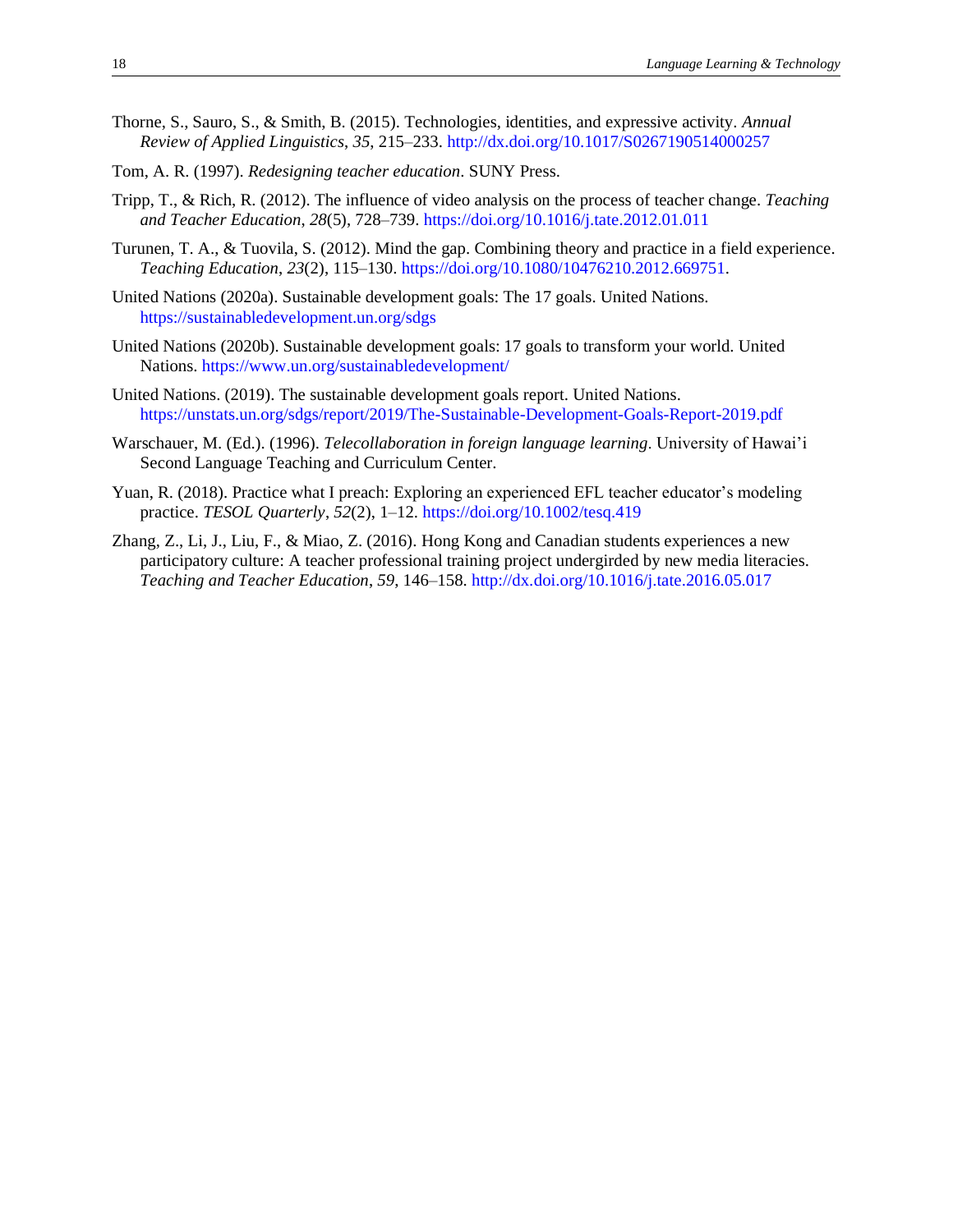# <span id="page-18-0"></span>**[Appendix.](#page-6-6) Top Four SDGs for Groups**